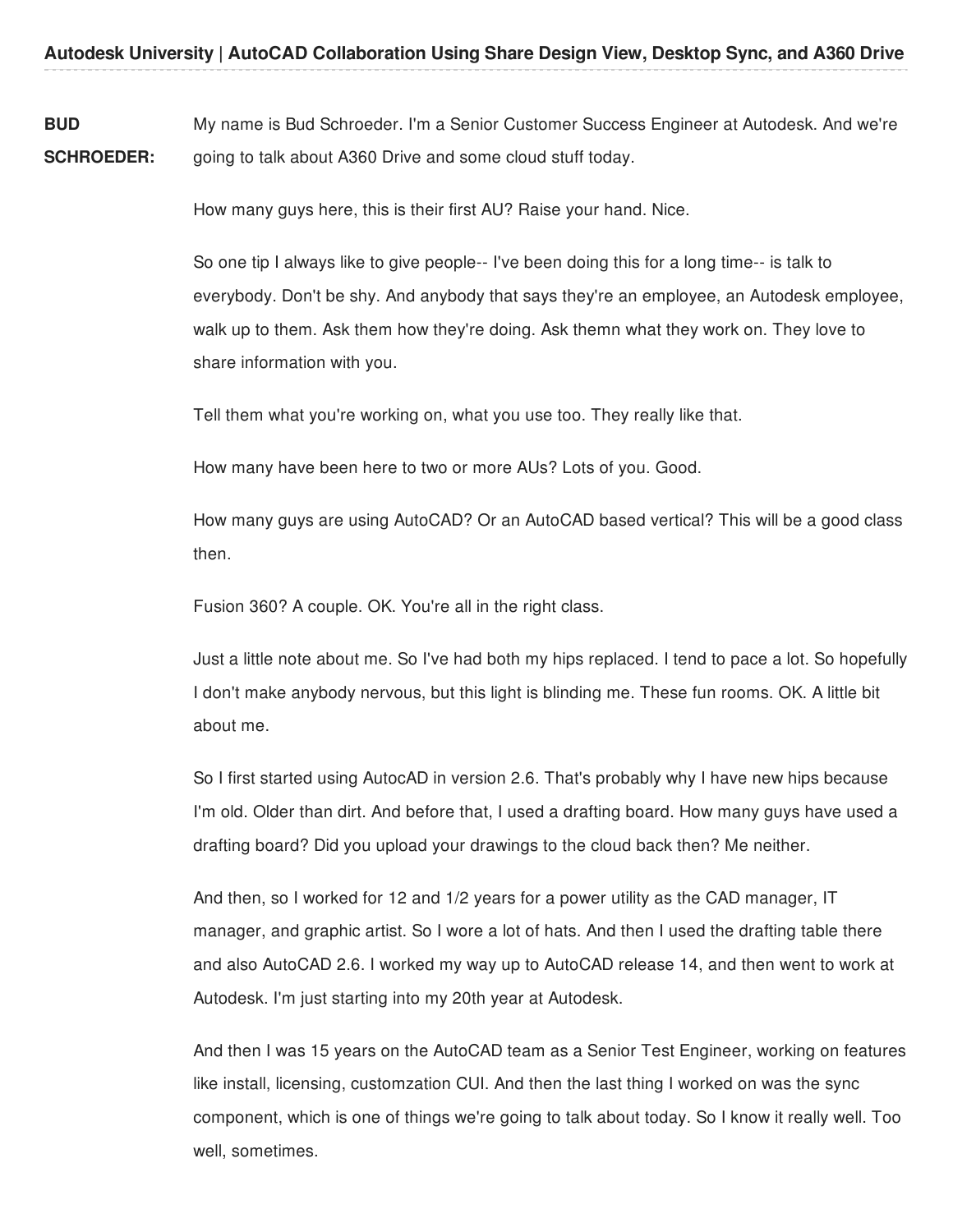And then the last 4 years, I've worked on the A360 team working in the club platforms, which is the other stuff we're going to talk about.

So at the end of the class-- so I've broken this down into three basic components. Four basic components. We're going to talk about the new Share Design View in AutoCAD.

How many of you guys are AutoCAD 2017? Have you guys seen the Share Design View? Have you tried it? This will be great. A lot of times people have already tried all this stuff, so it's old news.

And then, we're going to look at the sync and how that works inside of AutoCAD. The A360 desktop sync. I'm just going to call it sync. That's what we call it internally.

When I go out and post in the forums, you go, you need to say A360 Desktop Sync. I go, I'll just say sync. They know what that is. It' syncs stuff.

And then we're going to learn a little bit more about the new A360 Drive. So we changed the UI in A360 Drive not that long ago and it looks a little different.

How

Many guys in here have used A360 Drive? A few of you. OK.

This dry weather is killing me. And then, what we'll do is at the end, we'll talk about what type of files you're creating and whether you want to put them in the cloud or you don't want to put them in the cloud. We get that question a lot about, well, what files should I put up there? Why should I put them up there? And how should I put them up there?

Are people sharing any of their files in the cloud today? Like Box, Dropbox, FTP sites, anything like that? OK. So it's all kind of similar.

And then, oh, the other thing. I left off the best part. So for this last one, a lot of the stuff's going to come in the first three. And so we'll just kind of roll it up at the end.

And then the idea is try to give 15 to 20 minutes at the end for questions. That seems to be a good amount of time.

My last practice run was very close to that. So hopefully, we'll hit it.

So when you launch AutoCAD, I'm going to come out here so I can actually see what I'm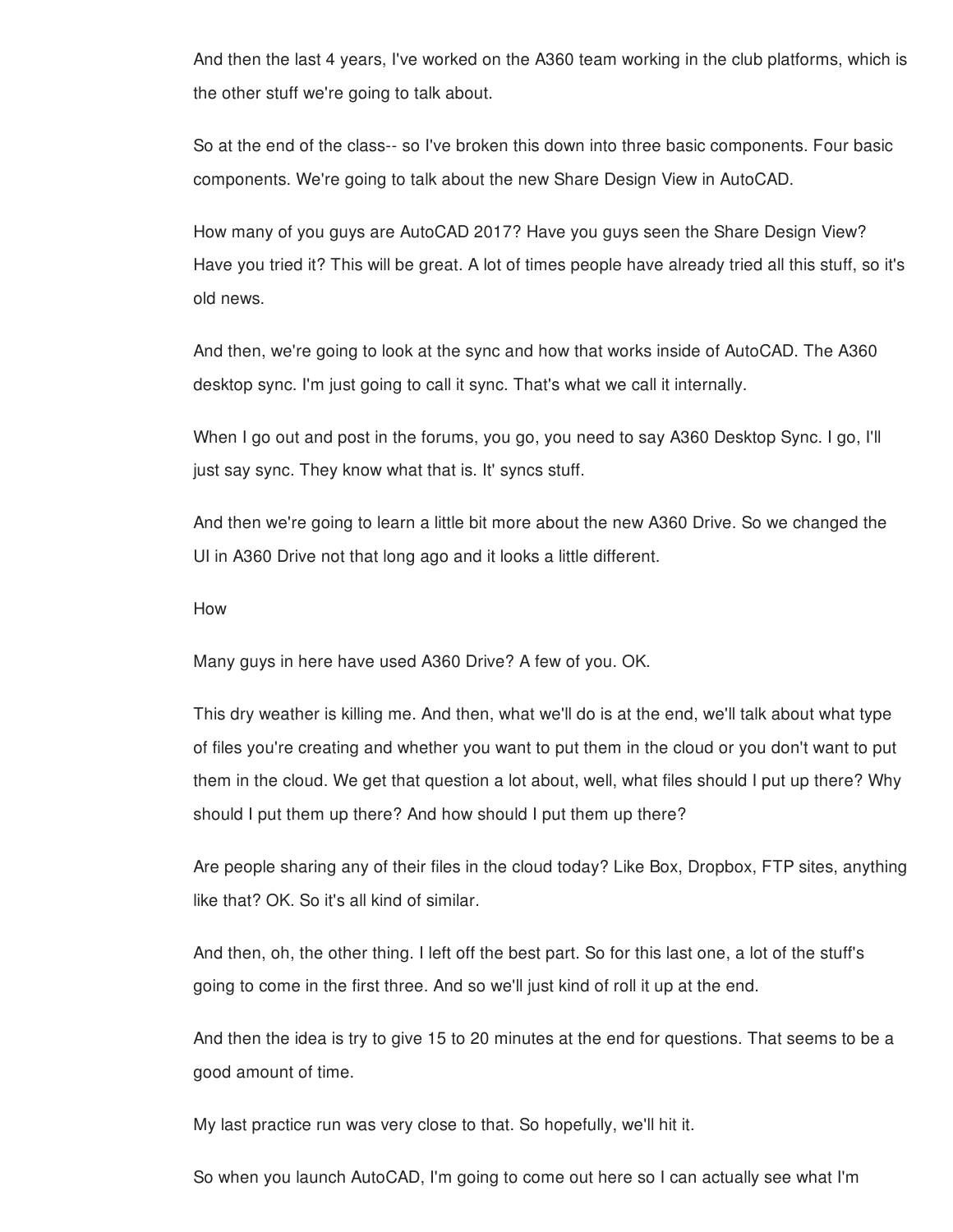pointing at.

In the upper left-hand corner, if you go to the A360 ribbon, you'll see this is new for the 2017 guys. It's the Share Design View. You'll hear me call it simple share a lot today.

And the idea was they wanted an easy way for people to publish a file up to the cloud. And you could share it with other people that needed to just look at it without having to give them permission and invite them to your hub and all that kind of fun stuff. So it just makes it really quick and easy.

And then another tip I like to give with the ribbon is if you mouse over it, it gives you a nice tip. If you're not a ribbon guy, it also gives you the command. And that's a lot to type.

So if you're into customization, you might want to create an alias for that because it's kind of long. And then F1 Help. The F1 Help's actuall pretty good.

So as soon as you click on the Share, it's going to give you two options. The first option is to publish it directly right away and then open up the browser so you can see it. And the second one is you're going to continue working, just kind of like publishing where it's kind of running in the background. It's doing its stuff. And the idea behind that is if it's a simple drawing, like the one I have open. The one I have open in the background there is a drawing called [? Wilholm ?] that was created with AutoCAD R14. It was a sample [? draft-- ?]

We had a guy named Will who was building a house and they liked the drawing so much, they made it a sample. It's a good demo drawing. So this one is really small. So we'll be able to publish it quickly. We'll do a little bit of live stuff.

I checked it. We actually have an OK internet connection in here. About three years ago, I did a cloud class and there was no internet. It didn't go very long and it didn't go very well. The ratings were awesome.

So you kind of get dinged for a couple of things when you're teaching these classes. One is when things go wrong, which are totally out of your control. And the other one is too much PowerPoint, right? But if you don't have the PowerPoint and there's no internet, you're kind of hosed. So you've got to kind of balance that out. So we'll do some demoing, but not a lot just to show you what it is.

And I actually have it all cued up. So even if the internet went down, we could still get a good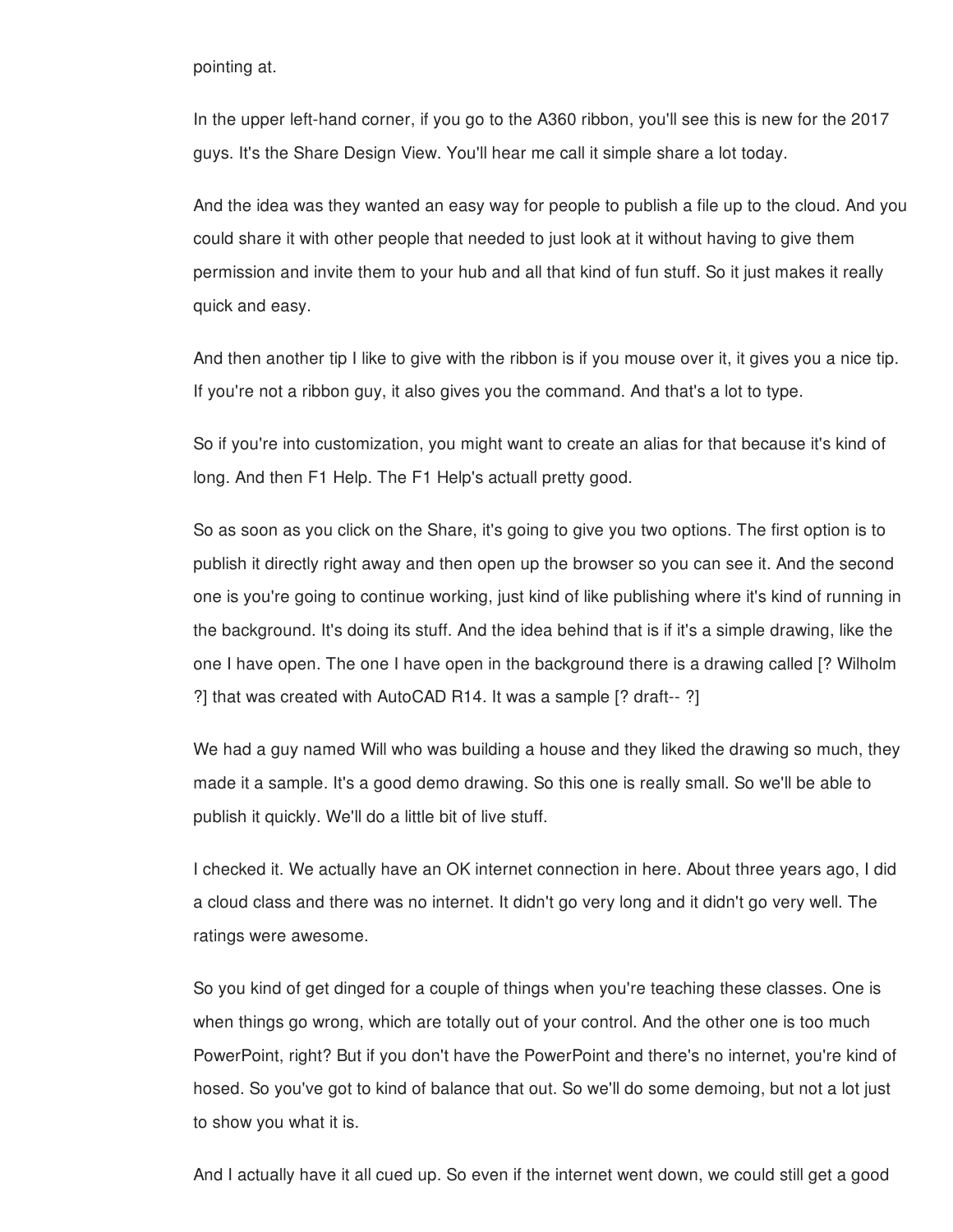idea of what it is. And then the second one, like I said, is if you've got a more complex drawing that's going to take longer. Maybe you got more sheets and stuff in it. You would pick that one because then you can continue working on your drawing or your other stuff. Sending email, whatever you're working on, while that's going on.

And what's going to happen is you're going to get a notification if you've enabled it that's going to come up. Whoops. It's going to come up over here in the corner. Kind of like email notifications. It's going to tell your file's ready for viewing. It will also send you an email telling you your file is ready for viewing.

And the reason it's going to do that is because you're already signed in up here and it knows who you are.

**AUDIENCE:** So we have to do the more than just sign in, to use that feature?

**BUD** No. So we'll actually hold the questions till the end, but that's actually a very good point,

**SCHROEDER:** because the whole advantage is-- and part of why I keep calling it simple share besides it was the code name is it's supposed to be simple so you don't have to be signed in.

> Things like the notifications won't work. And there's a couple of other features we'll talk about here in a couple of minutes that won't work. But the whole idea is you get a call from a customer who you're working with and he wants to see the drawing. He's got no AutoCAD. Has No idea what AutoCAD is, but he'd really like to see the drawing. So you can publish this and send him a link and he can take a look at it.

And he doesn't have to sign in, which is-- it's interesting. It's really a big barrier for a lot of people having to sign into something to go look at it. So once the file's been published, it pups up, it looks like this. So you can see you've got all the information over here. You've got the drawing name, you've got the model space, the 2D views. If there's 3D views, you can see that in there, and then you can see the sheets in the layout.

And then up here you've got other options. You've got the-- which we don't have in Drive. So there's going to be some subtle differences between A360 Drive and A360 Free, and this is one of them. Right up here, we can comment, which you can do in all of them. So that's, in this case, where you sent a drawing to someone. He's going to make some comments, and you're really able to see those in the drawing.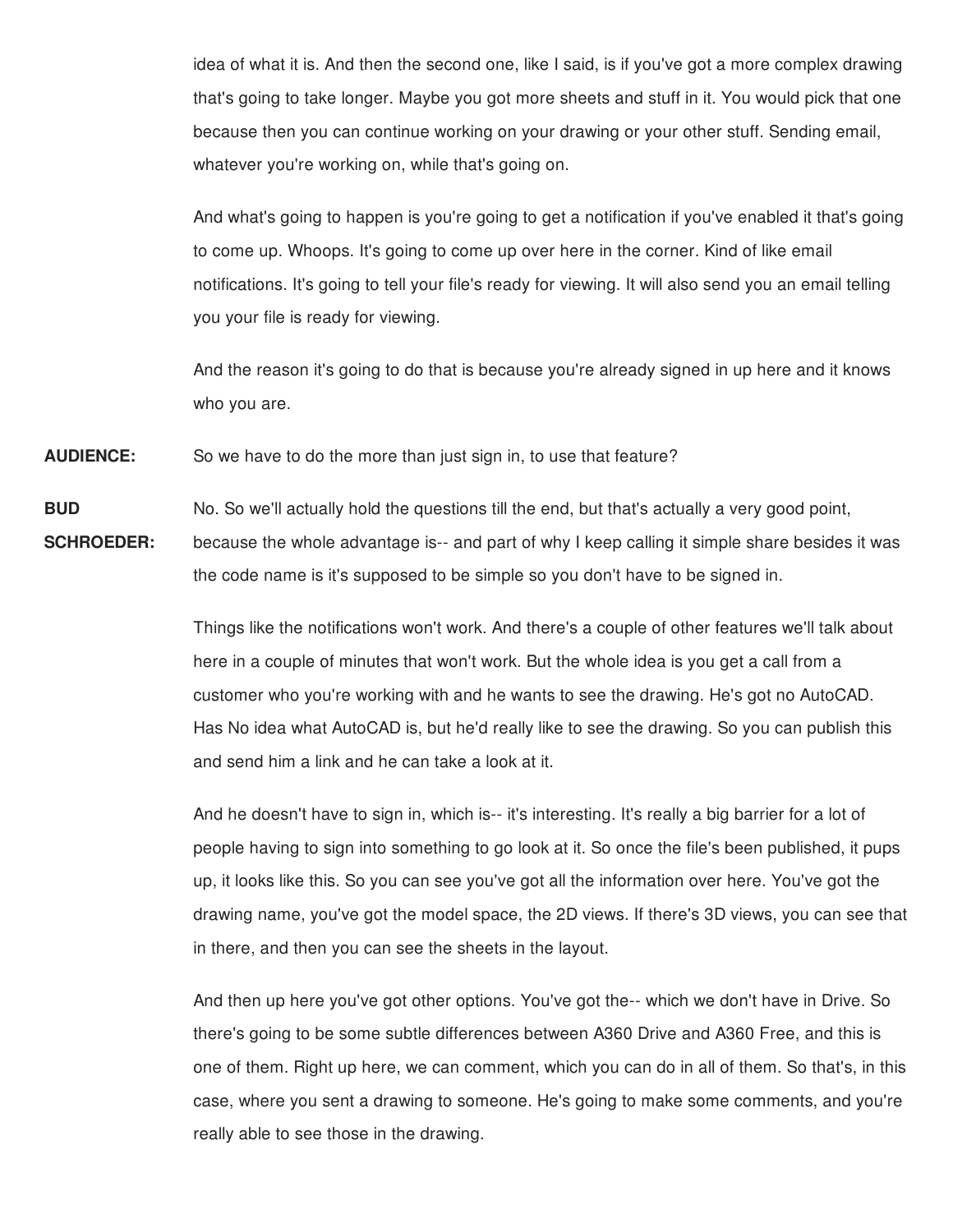Then you're going to get that quick link. You might use that if you want to send the link to someone rather than the email you got. It makes what we call a public share. You put that in your email, you send it off to the guy, he clicks on it, the browser pops open, and he's able to see the drawing.

And then right here, I have a couple of questions to this print. How many of you guys think they need to print from the web? Wow, that's interesting. We get that request a lot, and what this is is it's a-- basically it's just printing to a system printer, almost a screen grab. So I guess if you were going to put something in a folder as a file just to keep it around to remember it, you could do that. Or the other one it does is the screenshot. So you could do a digital copy of it as well, if you just needed it for some kind of record tracking.

When you upload the file, one of the questions we hear a lot is the upload takes a long time. What's happening is while that files up there, you'll see these folders clicking back and forth. First, it's uploading the file. That's what you're seeing here, is the progress. Then what it's doing is what we call translation internally. That means it's taking that file and turning it into something that is viewable on the web so that you don't need AutoCAD. And the nice thing about that, there's over 50 file formats that are supported by this viewer.

In the old days, if you're old like me, somebody sent you a drawing file and you had no idea what to do with that drawing file. It's like, well, I got to give it to this guy. He's not going to have AutoCAD. He's not going to know how to use it. Well, I could go have him download DWG TruView, which is a viewer, but then he's got to install it and he's got to open it. So it's a lot of work. So the fact that we can do over 50 file formats on the free site is pretty nice.

And the other thing that's cool about the simple share is it's using A360 free, and that's one of the things we're going to finish up at the end. We'll explain the differences between the different flavors of A360. It's a big happy family, and that's my story, and I'm sticking to it. And up here we have the link. So it's 360.Autodesk.com/viewer.

So if you get a call from one of your buddies and he says hey, somebody sent me this DWF file. I don't know what to do with it. You could tell them, hey, go to this site. Just drop it on there, and when it's ready you can view it. And so what we found was there's Autodesk.com/viewers was our public link for people that were looking for viewers like TruView and DWG, the different viewers we have out there, the desktop ones.

And what we found was a lot of people were going there, but they weren't finding what they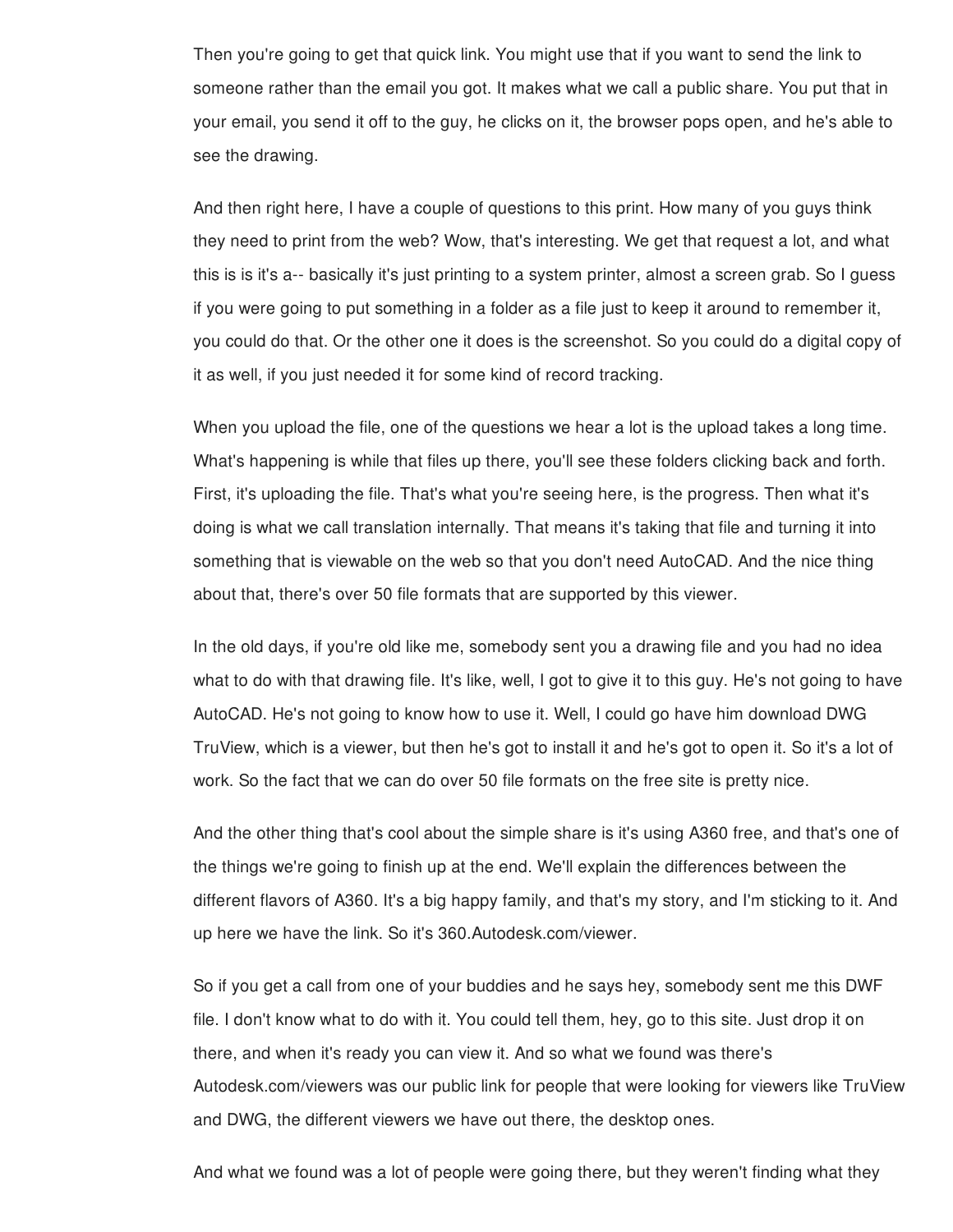wanted because they weren't using Autodesk products, but they had Autodesk file formats, and they weren't sure what to do with them. So we built this viewer, and it's actually very heavily used by a lot of people. But a lot of times it's used once or twice. And what's nice about this versus Drive is if it's something you just need to use occasionally, it's a nice-- that thing's going to kill me. It's a nice way to share files with people without having to worry about what's left up there.

The other thing is once you sign in, this file will live for 30 days. After 30 days it will delete itself. There's also a delete icon, you can remove it. Or if you need it to last a little longer, we give you an option when you're signed in to go in there and extend that time frame. So in most cases, I found that when people are sharing a file or something quick like this, that 30 days is actually more than enough.

And then the last thing when you're signed in that's new that's different than the other menu I had, because we had saved to A360. So if you have an A360 team, or personal hub, or the Drive account, you can say that up there because maybe you need to do more work with it. It's got to last a little longer than 30 days.

And this is the public link I was talking about. They're short links. So that's what you would do. You just copy this into your clipboard, bring up email, and send it. They're talking about maybe having a email link that would kick up your default email on your machine to send it, but right now this seems to work really well for most people.

OK, well let's do a little live demo here and show you how it works. So I have AutoCAD running here, and I have Wilhelm open. All the fun stuff. And I'm just going to come up here, I'm going to click on and design share, and it brings up this dialog box. I'm going to tell it to go ahead and publish it. This is where you play that jeopardy music.

# [HUMS JEOPARDY THEME SONG]

This is what the screenshot was I was showing you a few minutes ago. And then a folding icon to let you know that it's doing something. Oh, nice.

# [LAUGHTER]

Because it worked like five times before you guys showed up, right? I had a friend years ago that worked for Autodesk when I wasn't working at Autodesk, and he told me, he goes, what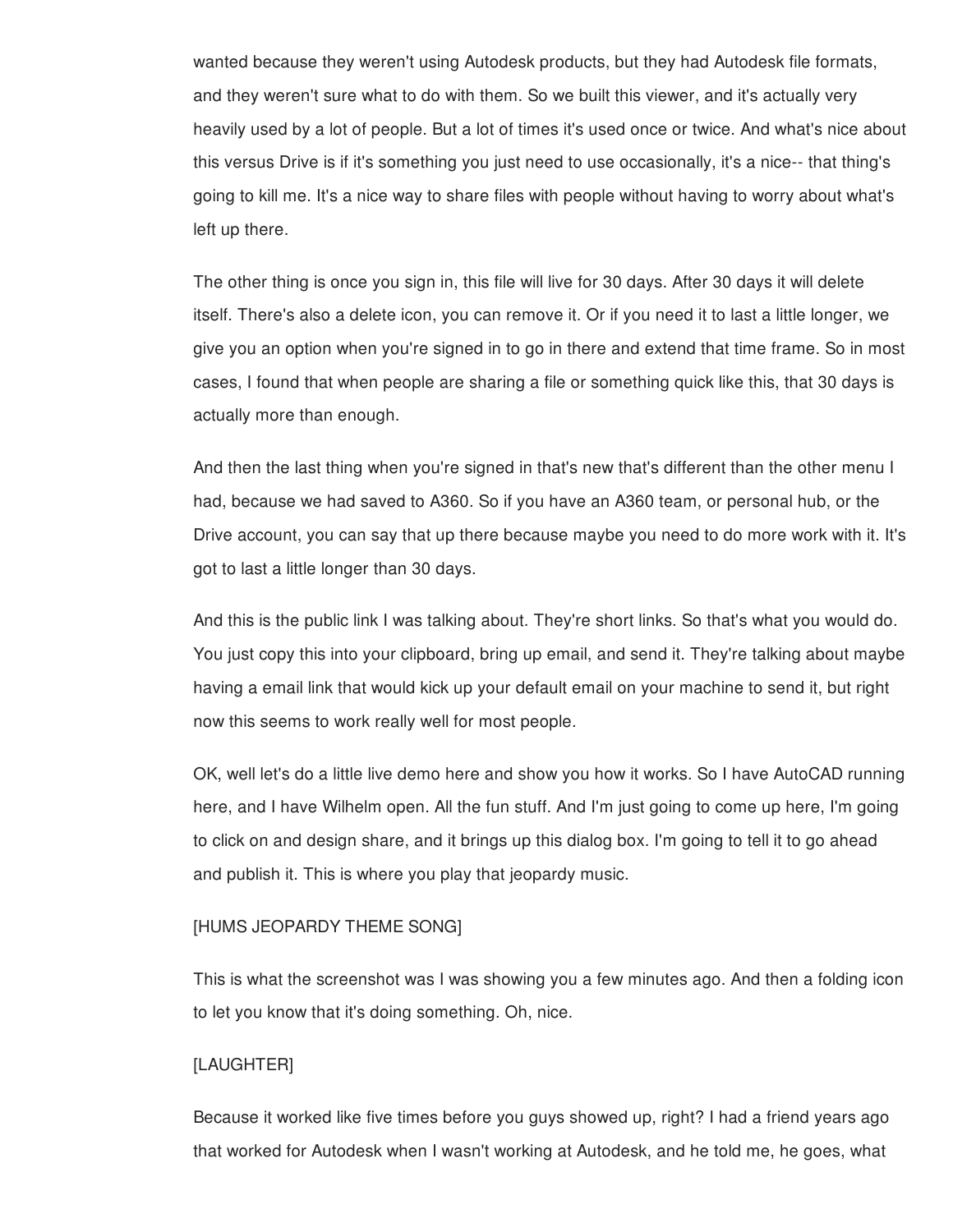can go wrong, will go wrong in a live demo. But look at that. We don't care, we've got it over here. That's the other thing. So one tip that I'll give early-- I was going to give this tip later.

We do see occasionally, you'll get something like that where it tells you the file failed, and will ask for the error message, and things like that. And what it is is when you're uploading that file, the first piece is the upload. That part usually goes fine, and then what happens is it's translating that file to turn it into something that the web page can view, and something gets tripped. And nine out of 10 times you wait five minutes, re-upload the file, and it works fine.

So it's some little hiccup. Maybe there's a-- somebody unplugged something between you and the cloud. So I go back to the old days when it was mainframe CAD. When you'd get up in the middle of the night to get terminal space for another computer that was like 3,000 miles away, and it's really the same as the cloud.

So here, I'll bring this up here. So here's where you would add the comments. So you could say hey, this is nice. Can you get some dimensioning for me? And then down here toward the bottom, I don't know if you can see my-- oh yeah, you can see it fine. So you can take measurements with this. So if you guys haven't seen this yet, it's a nice thing to use on the field. You can also-- I didn't mention that, but you can also use the Drive stuff or the Team stuff on your mobile device with a free app that we have at Autodesk, A360 Mobile.

And then this right here is really cool. I'm glad I added it. It's called Live Review. So how many times have you been working with someone on a drawing, and you go back and forth sharing information, not quite understanding what each of you are saying? What this will allow you to do is you could be on the East Coast, I can be on the West Coast, I can send you this link, we can both look at this drawing at the same exact time using Live Review.

And then if it's a 3D drawing, we can be rotating the drawing. You might rotate the drawing, zoom in and say, what's this mean here, bud? I'm not quite sure what you meant by this when you made the changes in the drawing. And I go, oh, that's what you meant. Boom. We're fixed, everybody's happy. And you can have more than two people in there. It also brings up a chat dialog box. So you can text back and forth.

There's no there's no audio with it. Some people asked, maybe some voice over IP or something in there, but you could also just pick up your phone and call them, and do it at the same time. So it's a nice way to collaborate really quickly and easily for a quick question. Because a lot of times you can answer that question in two minutes on a live review that you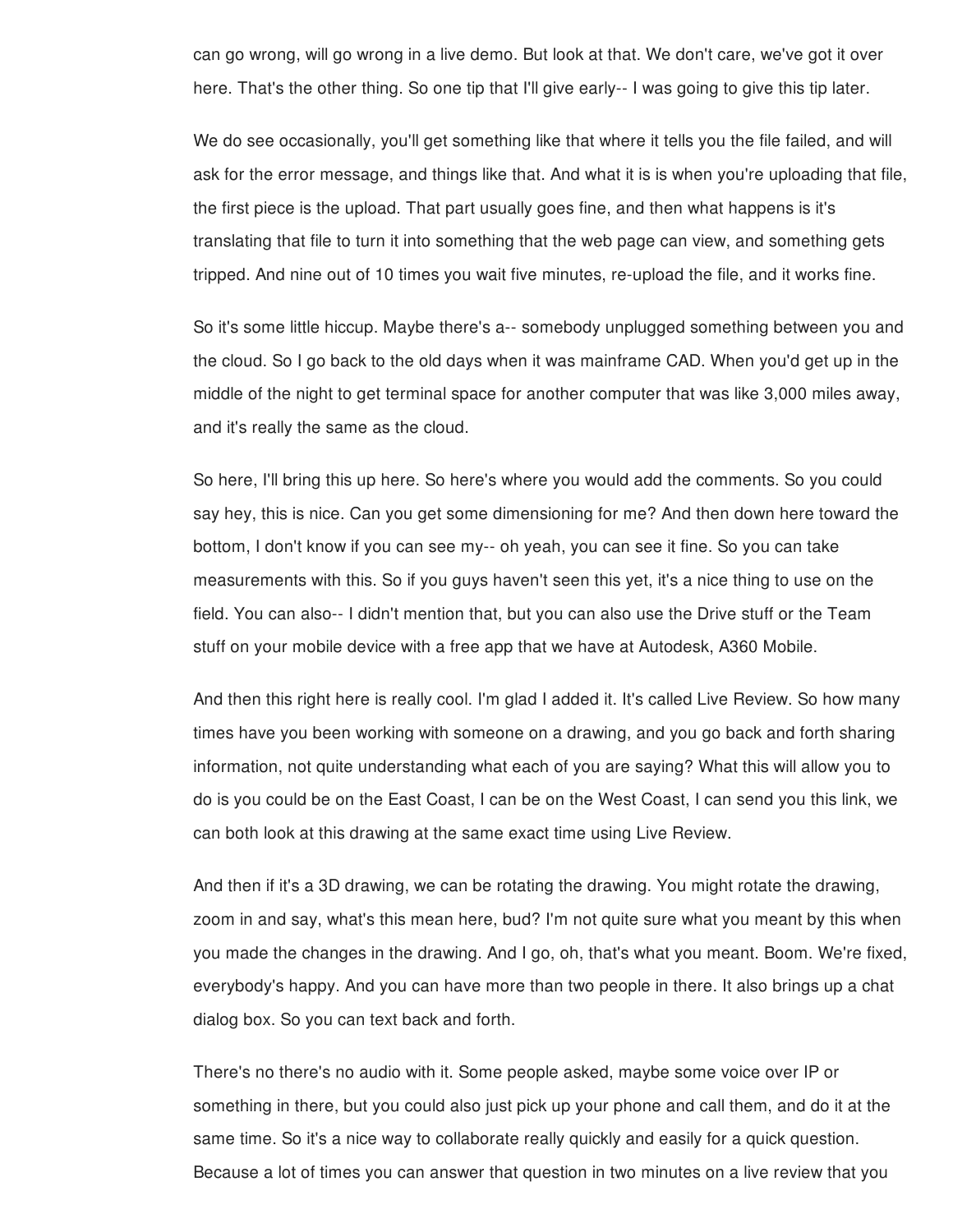might have wasted 20 or 30 emails on.

Or you'd be on a phone call forever going, well, I'm looking at the drawing and it looks fine to me. And then all of a sudden it's like, oh dude, I didn't realize it was that drawing you we're looking at. I'm looking at a different one. So that's the live review feature. And since I had so much luck with the other one, I'm not clicking on it.

And then like I said, measures. So you could go out there and gets some quick measurements. How many people in here have used Design Review? So this measure works a lot like Design Review. It's like close, not perfect. It's meant to give you an approximation of a measurement. It's not meant to go out there and do a construction drawing, and say look, it's 17 feet, two inches. It needs to match that. No. It's just to get you in the ballpark so you say-- you know if it's showing a mile, there's something wrong, right?

And then layer's. So you can toggle layers on and off here, just like you would in the drawing. And then you get into the properties of the drawing, and then here are settings. And you'll notice I have a black background right now. This is something that's been requested for a long time, and the development team was awesome. They snuck this in and didn't tell us.

This is my coworker, Brett, by the way. We were going on saying, oh yeah, that's really cool, yeah. We've been letting them know you guys want that, and all of a sudden, I'm on an email thread, I went, hey, it's in there. Thanks for telling us. I'm telling these guys, no, it's not there yet. So I can toggle that between a white and a black background. How many guys work in AutoCAD with a black background? It's easier on the eyes, huh?

I was trained as a graphic artist and I forced myself to work in a white background for many years, but now that my eyes are older and more tired, I like that black background. And that's one of the things I did just before the class starts. I put this up and I changed it. And then there's also navigation settings. So there's some real basic simple things you can change in here. And as we get into Drive, there's different options that are available.

Also one thing I want to share with you, Live Review is not available in drive. It's only available in the free viewer, and part of the reason for that is we use that kind of a test bed because there's a lot of people going through and using it, and we see what they think. Also there's more 3D file formats in Measure that work in this free viewer, than there are in the-- for money version, or the Drive version. We are looking at adding more as we go forward.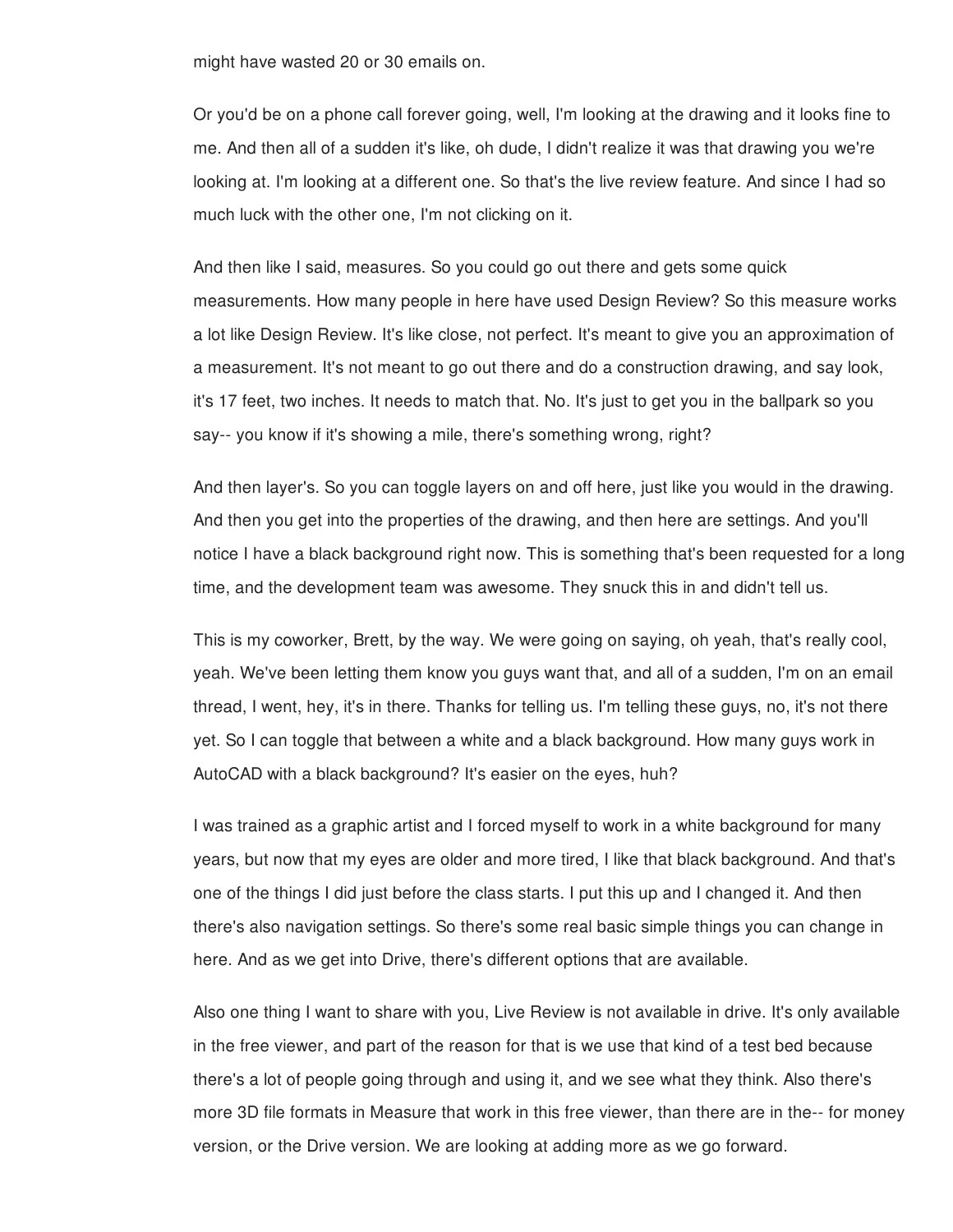Then we've got settings. We just looked at that, and then full screen. So if you need to go to a full screen, that's actually a nice feature. So if you're in a conference room and you're doing the live review, and you've got some other people on a conference call, you can flip this to full screen while you're projecting. And then we talked about print and screenshots, and that's basically it for the simple share.

So it's very simple. It's easy to use. How many of you guys think that's something they could use? All right, that's good. And then like with anything with Autodesk, try it. Try it with files that are small at first to get the hang of it, and then start moving into bigger projects, and you'll start catching the limitations of things, and see what you think. Let's close this back out. Bring that back up. Get this caught back up.

Okay, now we're going to move over to the Sync component. How many people are using Sync today? Only a few. OK, so this will be good too. So back in AutoCAD 2013, marketing had done some research and they said, hey, we need something that will sync files up to the cloud for people. And A360 Drive already existed, and the team that created A360 Drive, created the sync component.

And I was on the AutoCAD team, and we were the first team to consume it. Well, the majority of the products that come out of Autodesk are based off of AutoCAD. So AutoCAD based verticals, and AutoCAD LT all ship with the sync component, and then Inventor. So those all ship with that.

The initial idea was not for an enterprise solution, where if you work for a big company, a big corporation, and you're sharing thousands of files, it's not like Visual Source Safe, or Vault, or Buzzsaw or something like that, where files are checked in and checked out. It was really meant for the guy that works for a small shop who wants to have his files up there for when he needs to look at them, and he can go home, and he can sync them down to his local machine.

Maybe he's got to do some work over the weekend. Or he's headed out to a client site with his laptop, and he just wants to make sure that he's got the latest files synced to his laptop while he's on the road. And so that was the real idea behind sync.

There's three different main-- or actually four different areas where you see the sync component. So up here in A360, that's the rhythm panel, and if you didn't install sync-- some people do that. A lot of people really don't want their files syncing to the cloud until they're ready to. So they would not install this component, but then they were confused about why this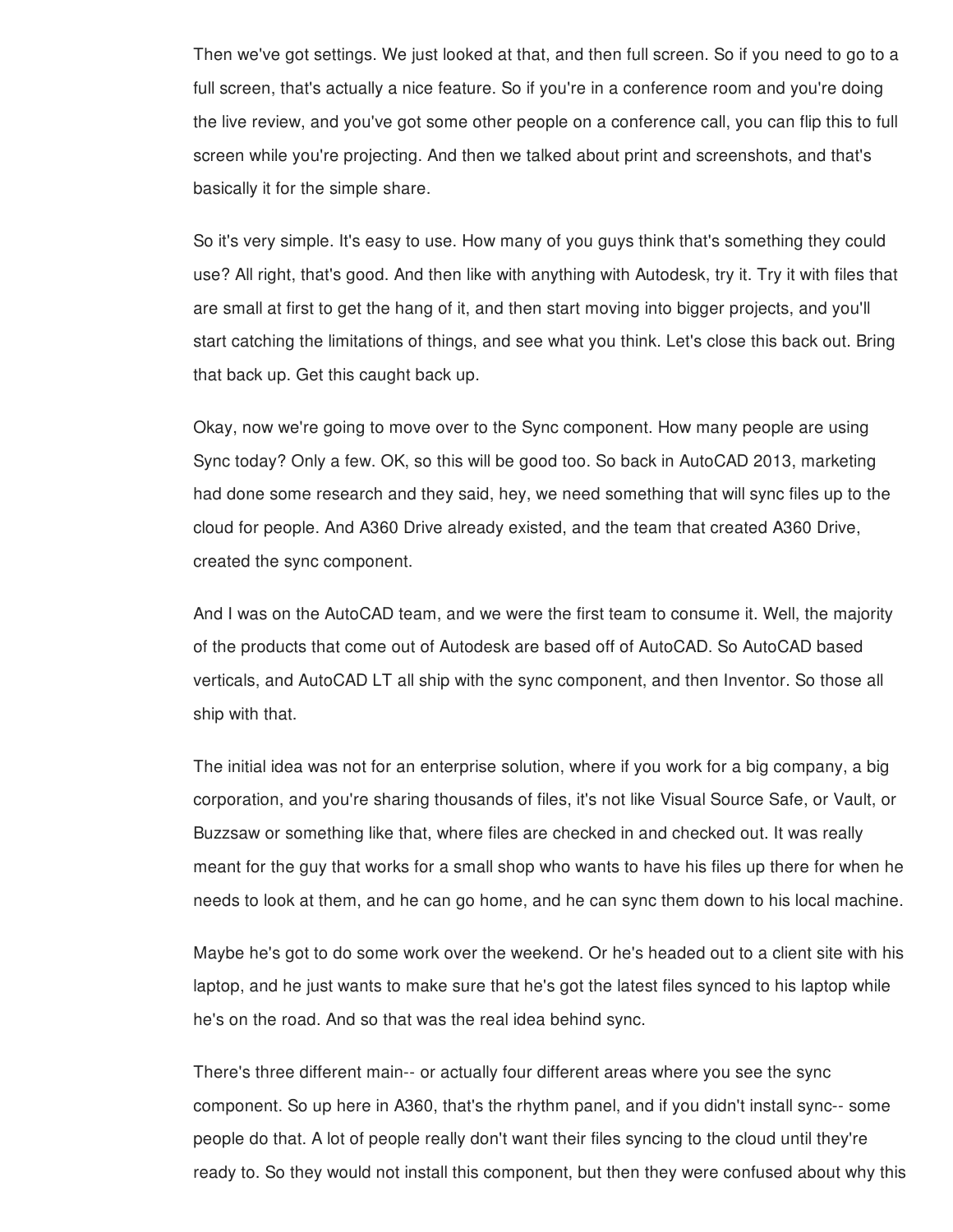stuff is grayed out. Well it was grayed out because there was nothing there to drive it, and then you got to go back and install it. I'll show you another way to stop sync from syncing if you don't want it to.

And then we can share the document. We can open the local sync folder. We can open the web folder, and we can sync your customization, and we can choose what setting. So there's two things in sync that are happening. A, are the files, the drawings you're working on, and B is the customization. How many guys do customization? OK, you guys share the customization with people? OK. That's not what this is for. And I've got another way to show you that's better than that, and we'll get to that.

So when you go into the options dialog box, there's an online tab, and as long as you're signed in-- I have everything opened up right here just to make it easier for the presentation, but you'll see on the left side, that was initially intended for the drawing files, and on the right side, that was for your customization.

And back in 2013 and 2014 of AutoCAD, we did a thing called automatic sync. And what it did was, any file, as long as you opted into it, and it was opted out by default. But if you opted into this, any file that you saved that you worked on would be synced up to A360 Drive automatically. And what it did is it created this automatic folder in your computer name, because you're saving from multiple machines, so it could distinguish between them, and I got so much hate mail.

Why are my files up there? I didn't say you could put my files up there. And I go back and say well, you clicked the check box to turn it on and you agreed to it. I did not. And so I would go through and I would do some screen shots, or a little video and say this is what-- oh, you're right, I did do that.

So in 2015, we had so many people upset about that, we took that feature out. So now we have more people upset, but they're less than the people who are upset because we were automatically syncing. And the only difference is now when you sync your files, you're going to do a Save As first, and you're going to pick the sync folder to upload those files to.

And then on the customization side-- push the right button this time-- there's a check box here. My recommendation before I even explain it to you is uncheck it. Don't check it. It's going to drive you crazy. You're going to be looking for your files and they're going to be different. And I'm going to tell you why they're going to be different. And it was a really cool idea, and it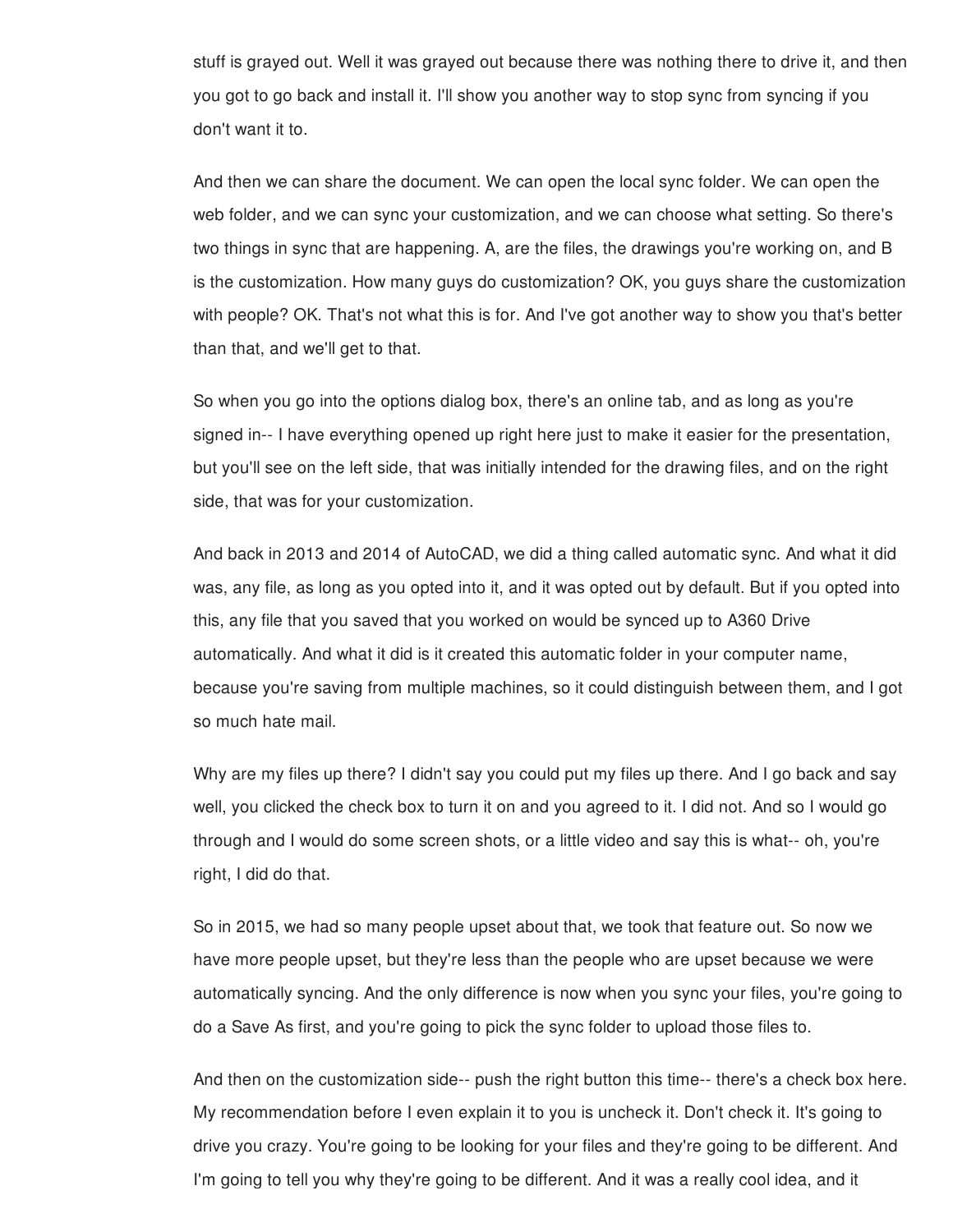worked really well when we first implemented, but the problem is AutoCAD is very dynamic. And if you've done any customization in AutoCAD, you know.

It is tell you why they're going to tell you why they're going to be different. And it was a really cool idea,

Now we have the CUI, we have Workspace, there's all that kind of stuff. So if you take the layer palette, for example, and you open it up and you dock it, you've made a change to customizing AutoCAD. You're actually customizing AutoCAD. That stuff is stored in the registry. The screen position's in there. That stuff's going to get synced up. So it thinks it's changing it.

Now you go home and you do something different, that gets synced up. Pretty soon the feature that made sense when we did it, is confusing itself. And now you're mad because you got the settings that you did at home, at work, and you really wanted the settings from work at home. And that's why I say uncheck that thing.

And the other thing was actually a really good idea, though, is some people didn't want to sync everything. So you could come in here, and you can break it down, and decide which parts you wanted to. The reason the custom font shapes and line types are broken out is when you bring these components back into AutoCAD, if you're syncing them from the web it's going to require a restart of AutoCAD to be able to see them.

The other place you'll see information is up here in the right hand corner. I talked about that a minute ago. There's a lot of sync stuff in here, but it's actually your Autodesk ID. So if you do any posting in newsgroups, or you purchase anything like that through Autodesk, it's coming through your Autodesk identity, and that's where this is signed in. So you'll see like my-- I always share my email address, Bud.Schroeder@Autodesk.com. It's real easy-- and actually, even Bud@Autodesk.com will work.

When you're signed you can see all this information, and you can see in this case, I've turned everything on. And this is what I was talking about a minute ago. So if you do a File Save or Save As, because you're signed in up in that upper right hand corner, this globe right here is displaying, and it's showing you the A360 Drive folder, and you can save that file there.

One thing that I recommend to people, it's just like if you're using File Explorer or anything else inside your computer. Create a folder that makes sense to you for what you're saving up there, because after a while, you'll see later when I go into the live demo, I have so much stuff in there, I can't find anything.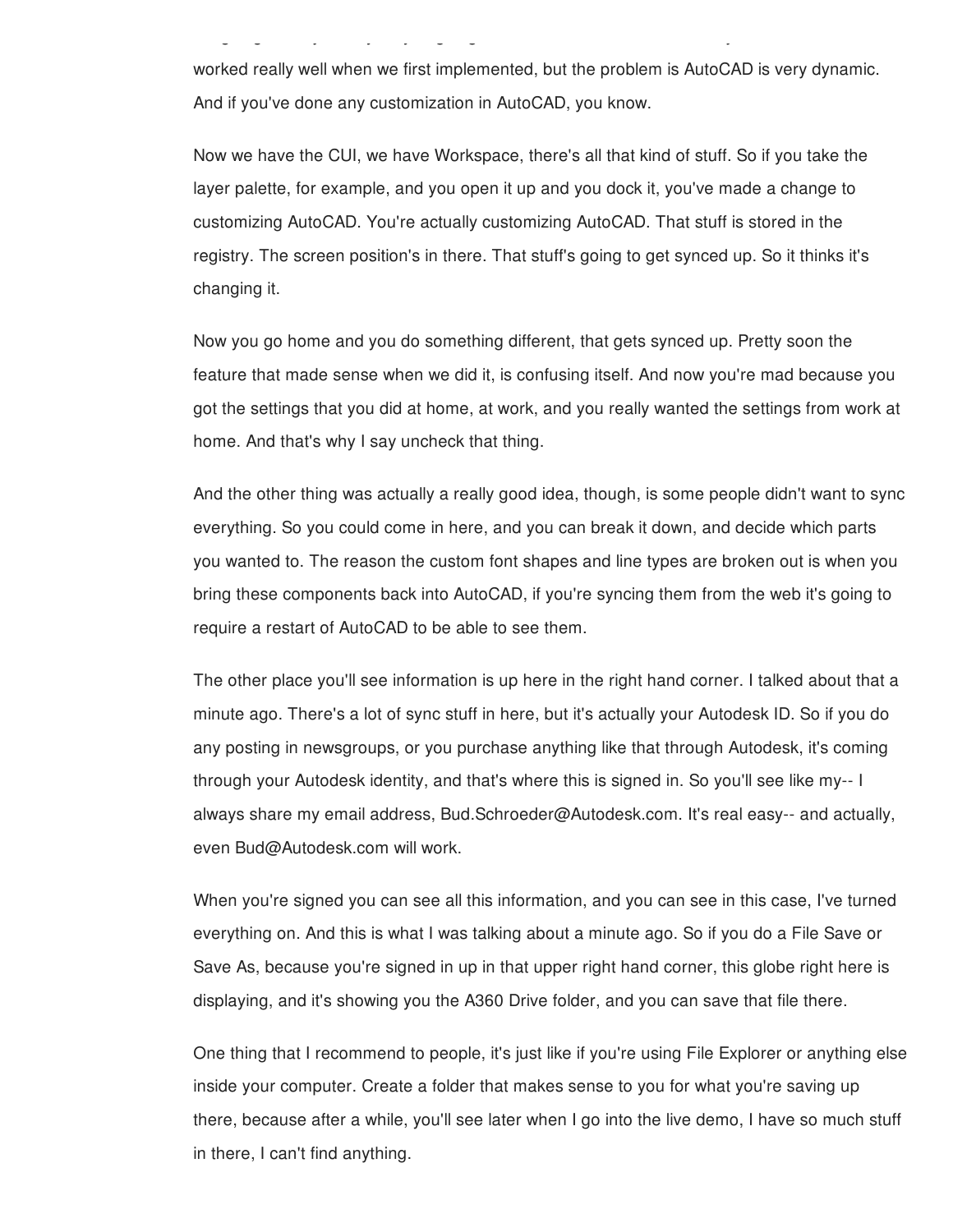I've resorted to cheating using 000AAA to force stuff to bubble to the top so I can keep track of it, because I get a lot of files from people like you, that I'm chasing down issues with, and I need to leave them up there for a long time. So it's just easier for me to deal with it that way. If you don't have a lot of stuff you're syncing up there, and you're using folders that make sense to you, it's really easy to find it.

I totally lost my train. So anyway, the tip was right-click here and you can create a folder, and you can save it there, which was much better than the automatic sync that we were using before because it would bubble down to all the paths, or whatever you had. How many guys, their files are out on a network versus out on your local machine? So then you would get a long path dealing with the network information.

You also have an icon in the system tray in the lower right-hand corner, and you can right-click on that, and you'll get a menu. And this is actually very important because those two places, or three places that we get information from that are very helpful. And I said earlier, if you've got something that's syncing-- maybe you've got a big data set, but you do want it to sync, but you're trying to work on some stuff, and you don't want it killing your bandwidth.

We actually throttle sync because we don't want it to kill your bandwidth. So it takes a long time. So it will be syncing in chunks throughout the day. So that's one of the other things that people ask about is my stuff's not up there. I'm not seeing it yet. Well, you've got to give it time to finish syncing, especially if you have a large data set.

Maybe you're headed out the door, and you've finished this drawing, you did a Save As, you put it up there. Click Sync Now. That's going to force it to start to sync. It's going to ignore the delay, and it's going to start pushing those files up right then. But it won't be just the file you're working on, it's any files that have been modified. And if you don't want it to sync, then you could push the Pause Sync Now.

And then the other one is, if you're out on the forums and you're asking questions, Brett and I will say hey, what version are you using? And when you go into the preference dialog box, that information is stored right here. So AutoCAD 2007 7.2.3.1800. That's the latest version of sync.

And the other thing that's kind of a key point here is this check box. If you do want to use sync, and you just want the files up there, and you don't want to worry about it. You just want them up there almost like a backup so that you can get to them if you need to later, leave this check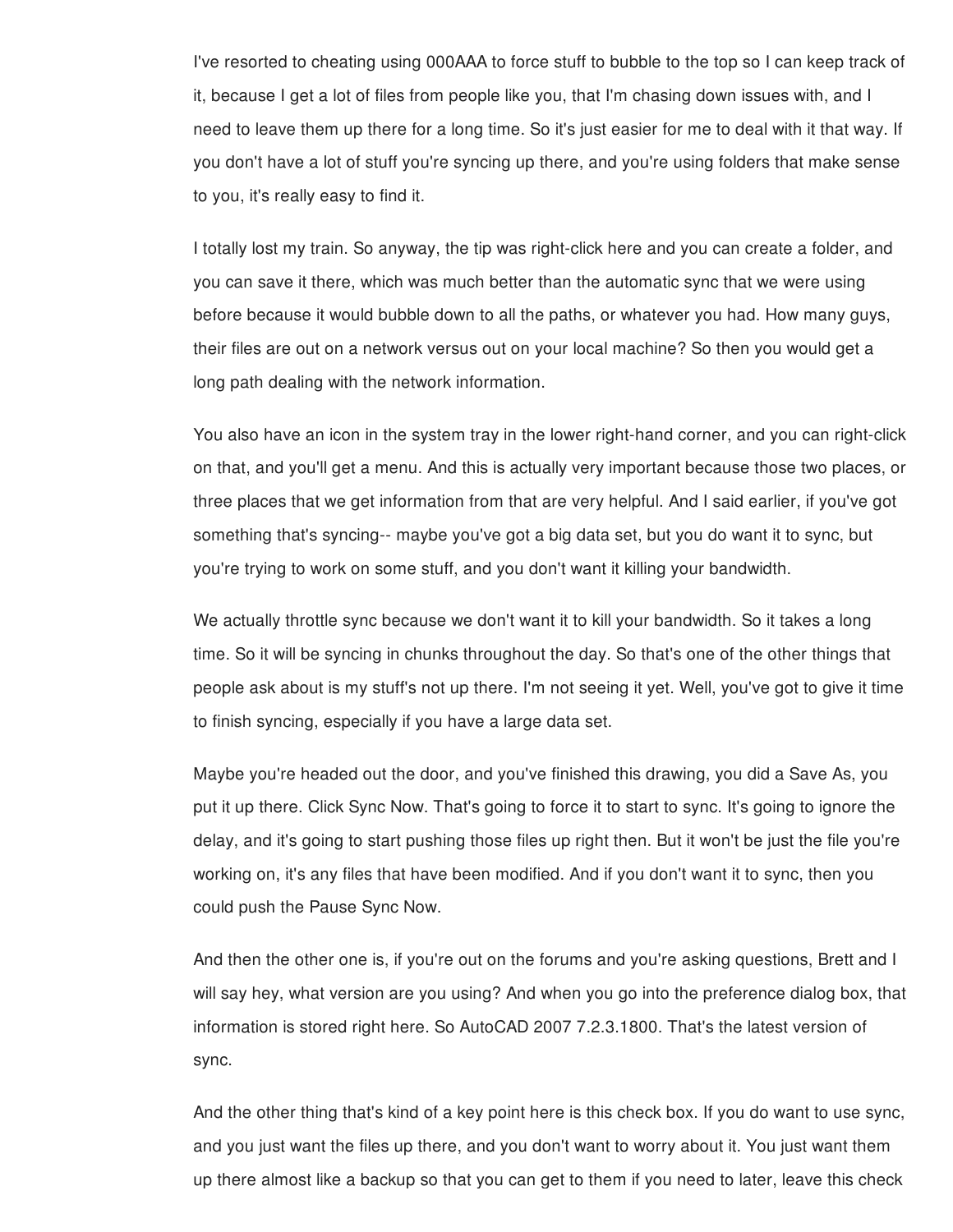because every time you restart AutoCAD it's going to automatically launch this program. So it's running in the background.

 $u_{\rm eff}$  there almost like a backup so that  $y_{\rm eff}$  you can get to the mix  $\eta$  if  $y_{\rm eff}$ 

Now, if you have a problem and you're chasing something down, we're going to ask you to get some log files and a database file. We're going to ask you to uncheck that. Sign out of A360. Shut down AutoCAD and restart your machine so that AutoCAD will let go of those files, so you can copy them, and then we can look into it. Because there's actually a log file that tracks all your files, and it's on your local machine, and that's how we help troubleshoot issues you might have with syncing.

And we talked about the sync now, and that's the other part. And this comes from the old help. We don't have this in the new help. I was thinking, Brett, we need to make a little knowledge base article for this, so it can live on. So it tells you the different statuses of the different icons. So the first one is it's you're currently signed in, and the icon is lighter. The second one, it's pause. So you've got a little pause button on there. And then the third one is a green check mark. That lets you know that it's synced.

Now, these are all going to come-- in AutoCAD, when it's running, they come up down here. You're probably never going to see them because you're working. Then if it fails, you're going to get a triangle with an exclamation mark, and it's red. That let's you know something didn't work because you might come onto the forum, and say hey Bud, all this stuff was working, but my file's not there. And I'll say, oh, did you get any errors? And I'm going to ask you to go back and look.

And then here you're signed out, so the icon's darker. So that's the difference between those two. And then down here we're looking at the file level, and this is what you can look at on your end that you can see in the sync folder. And you'll see the spinning globe with the arrows. That let's you know it's still syncing. So if you're looking on A360 Drive, you've got the browser and you go hey, there's no files up. Then where are they? Go back there and look. If that thing's still spinning, it's still pushing it up.

And then the green check mark tells you that it worked, and the red exclamation tells you something happened, and the file didn't upload. And that's the same as the error we saw in the simple share. A lot of times that just means something failed in the process of copying it up. So sometimes you can wait a little bit, re-sync the file and it will work. Or you'll come back later and if it's actually a green check mark.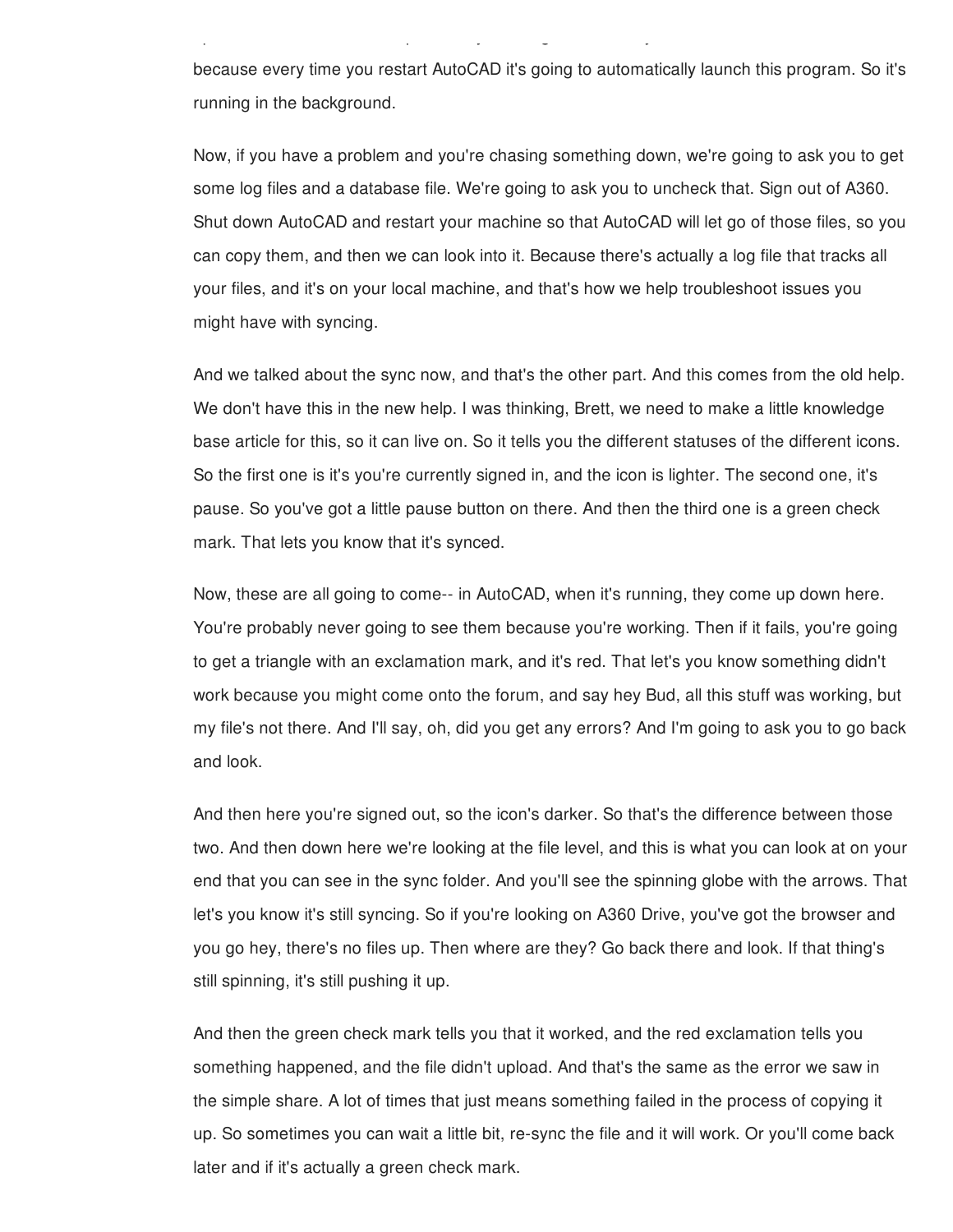From inside of AutoCAD you can see all the folders, and this is what I was talking about. You can see my cheat to keep track of all this stuff. So you see they're all green check marks. So you know they work. So even from inside of AutoCAD, you've got an idea of whether these files are working or not, and then you can compare that.

So if you're going out on site somewhere, and you know you need these files, take a few extra minutes, bring up A360 Drive, the website, and compare. Just make sure your file's there. Make sure it's the one you want, because you'll see there's a time stamp and stuff on it, and you can actually view it. Of course, I cropped that out, didn't I? And then you can also see the folders there.

It's just because I talked to a guy a couple of weeks ago, and he was working with an architect. The architect was doing stuff during the day, and he was doing contract work for him. So he was doing it in the evenings, and they were having problems with their files. Well one of the things he was doing was he was trying to head out the door and get home, and he would kick off the sync and then turn his machine off. Well it's never going to finish because the machine's turned off.

Yeah it was-- well you know, he just had no idea. He thought it would go up there instantly. It's really simple now when I explain it, but it took two weeks of back and forth, and finally a phone call, and a go-to meeting to finally figure out what was going on for him. Because sometimes when you're asking someone technical information for something like this-- I mean, you don't care why it doesn't work. You just know it doesn't work, but I need to know the details so we can figure out how to fix it. After a while you get a little frustrated. Stop asking me that, Bud.

So there's simple ways to check it, and there's also another way. So we were talking earlier about when to use sync and when not to use sync. So if you're syncing files for, like I said, you're heading out to a remote office or to see a customer. I would recommend not even using sync. I would recommend opening up your browser, creating a folder or using the folder that already exists up here, and drag and drop that file up there.

Wait a few minutes, watch it get copied up there so you know it's there. Validate that you can view it, shut yourself down, and take off. You know it's there, and it's worth the extra five minutes it takes. And if it's a small project, you're not working with hundreds of files, that's the best way to go. If you're just putting files up there to have them up there, let sync do it. So that's kind of the difference between why you use the two.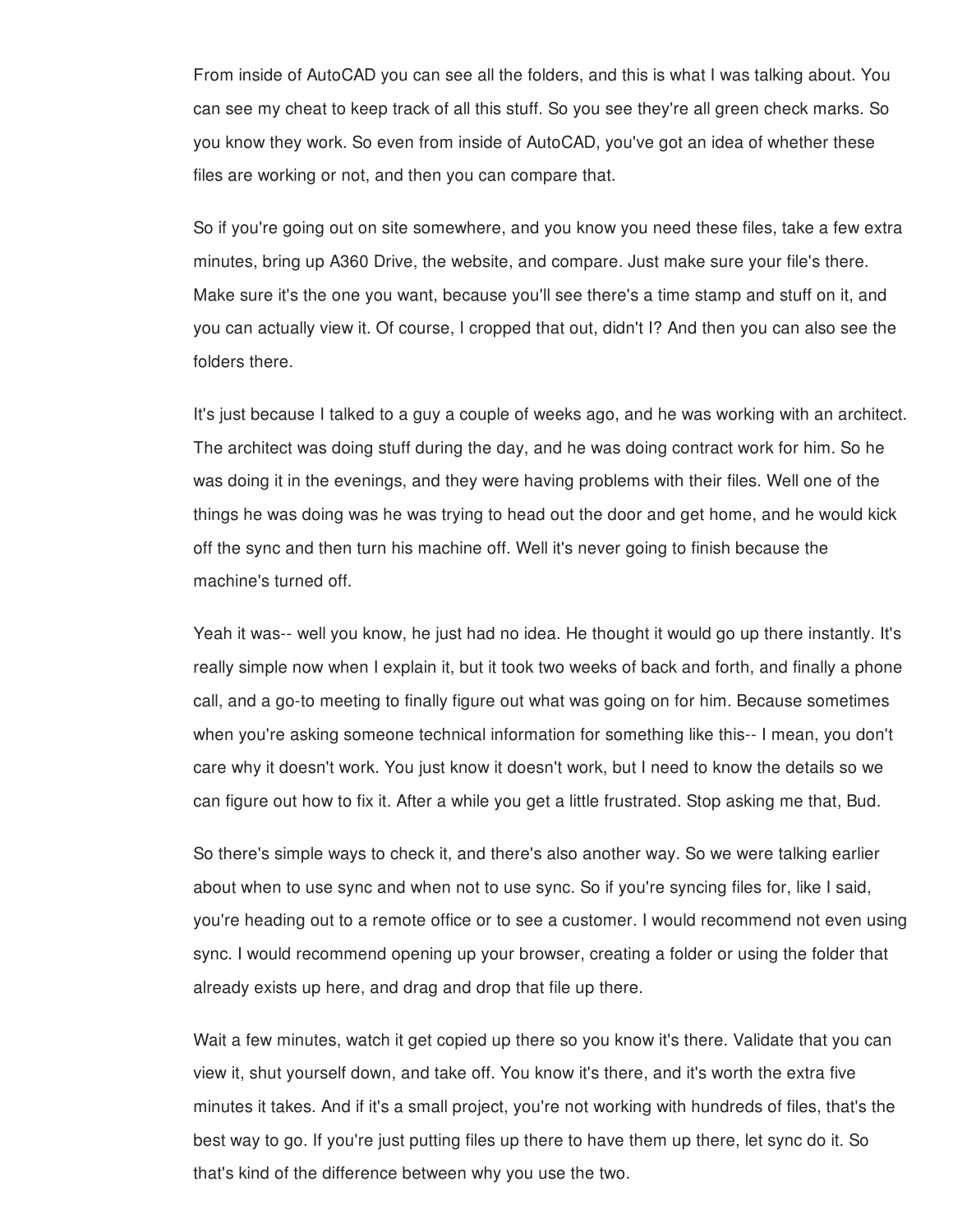Now, we were talking about the customization part earlier, and I said there's a better way to do this. So back in-- I don't even remember which version. The marketing guys came to me and said, hey, we need some more features for AutoCAD. We need some simple little features for AutoCAD. And because I worked on a lot of the customization and stuff, the marketing guy that was in charge of AutoCAD, he goes, I got this new operating system from Microsoft. It's got this cool feature, and it lets me grab stuff out of it, and copy it over to another computer. And I went, oh, that's kind of cool.

So I started looking at it, playing with it. I wrote this four page design, and what it is is import and export. And what that does is it allows you to take all that customization you're working on and export it to a zip file, and there's a couple reasons that's actually really nice. It's all packaged up nice and neat. If the customization sync what it's doing, is it's making them hidden files up there on the web, and they're all loose files. So you couldn't find them if you wanted to. They're just up there, and you have no way of validating them. This one you know what it is, because you put it up there.

And one of the things I recommend-- so you click this, you click Export. There we go. When it picks the name, it has some random funky name it picks. I don't know, we have to do that because we have no way to guess what you guys want to call stuff. But you can override it. You can change that while you're doing it, and what I recommend-- like can you see what I did here? All I did was to append this with the date that I created the zip file.

I would recommend a little bit more than that. Give the customization a name that means something to you for what you're working on, with the type of customization you do. That way you know it's there. And then this next thing to do is take that file, create a folder up there on A360 Drive because this is going to save it to your local machine, then just copy it up there into that customization folder, and then it's there any time you need it. And if you have a problem later on, maybe you're-- especially when you first start customizing.

One of the things that used to happen to me a lot was I would think I was smarter than I was, and then something didn't work. And then actually, I'm going to backup just for a second. And that's when-- this is another feature we worked on. It's kind of nice. It's not really related to this class, but it's good to know for the guys that are doing customization. It's reset settings back to default.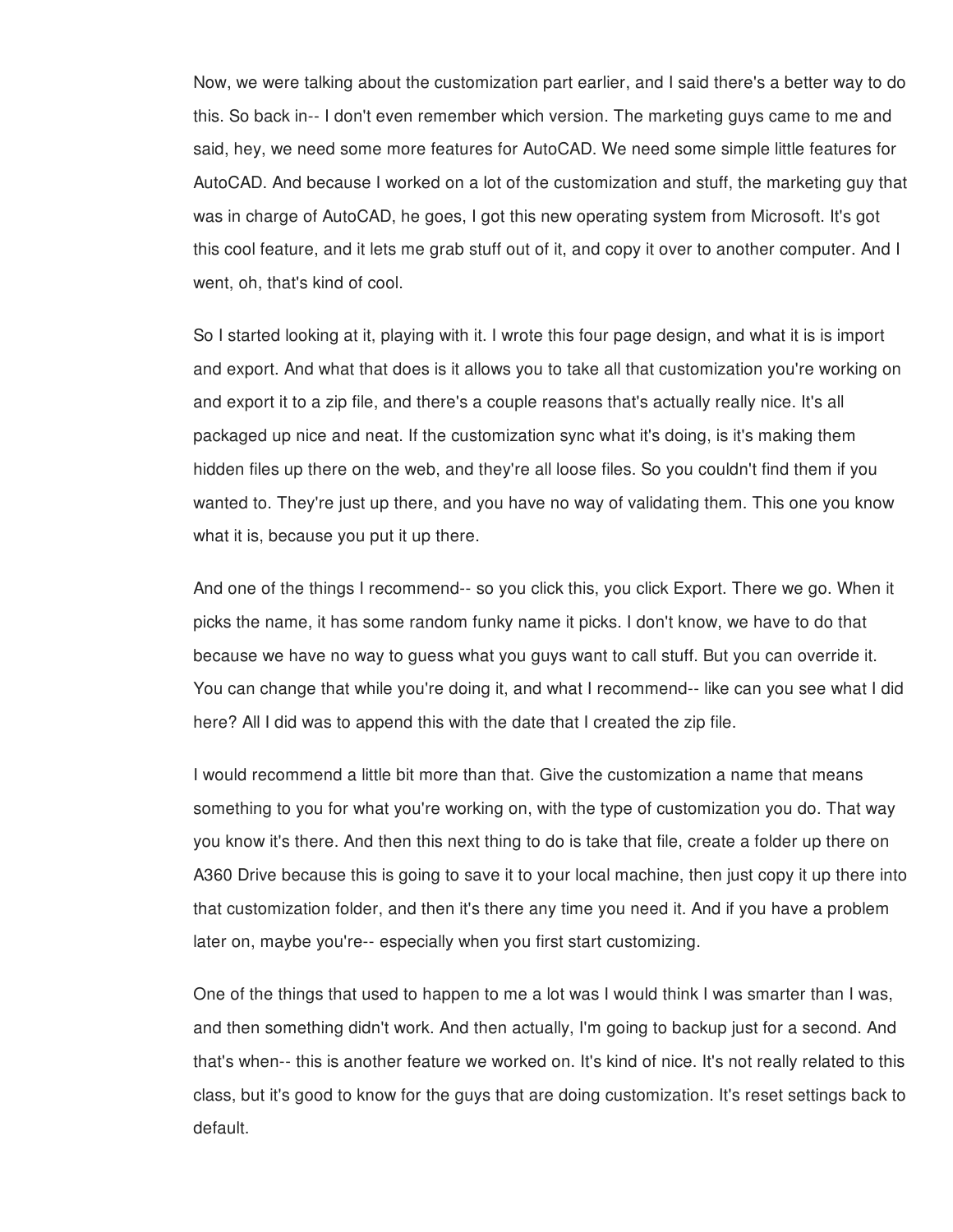What that does is it wipes out the roaming and non roaming files inside AutoCAD that are customized, all the customizable files, and forces AutoCAD to do what they call a secondary install, and it copies all those files back just like first time you installed it. So you get back to that original state that you were in when you first installed, and everything worked. And sometimes when you're troubleshooting an issue with customization, this is the best way to get back to it.

And what happened was I was testing customization in the CUI, and when you uninstall AutoCAD, those files don't get removed because those are user-created files that had been modified. So we don't take them out. So rather than flattening the machine, and re-OSing it, I wrote this really nice batch file that would wipe out these folders and force secondary install to kickoff.

And then I'm sitting there like, hey, this would be nice feature for people. I bet product support would love this thing because they do these phone calls, and guys are complaining, saying hey, I don't know what's wrong. It won't start up. So we'll backup your settings and give this a try. That's how we ended up with that.

And then, like I said, if you give it a unique name, you can have multiple copies up here, and you can share these with people. There are a couple of real basic rules about this. The customization can only be imported into the same type of AutoCAD. So if you've got AutoCAD 2017 English, you can share it with your friend that has AutoCAD 2017 English.

If you're running a vertical product, Civil 3D or something like that, with a vanilla icon that makes it look like AutoCAD, that's not the same thing. It's actually a different product, so that won't work. So you would want to make sure it's Civil to Civil, Architecture to Architecture, AutoCAD to AutoCAD. I've shared these files with people. I've fixed customization for customers when theirs were bad, and I've sent them this, and they import it. It works great.

Oh, the live demo, I almost forgot. So we're going to go out of here. We're going to go back into AutoCAD. And like I said, up here, we've got the A360 information here. So this all does the same exact thing that I was showing you in icon in the system tray. So when I right-click on this, and go Sync Now, that's going to force it to start syncing. I don't know if you can see that very well, but my globe is spinning. That let's you know it's working. If you see the globe spinning, you're in good shape.

And then I can pause it. I can open A360 Drive. So this is the local folder, and the reason I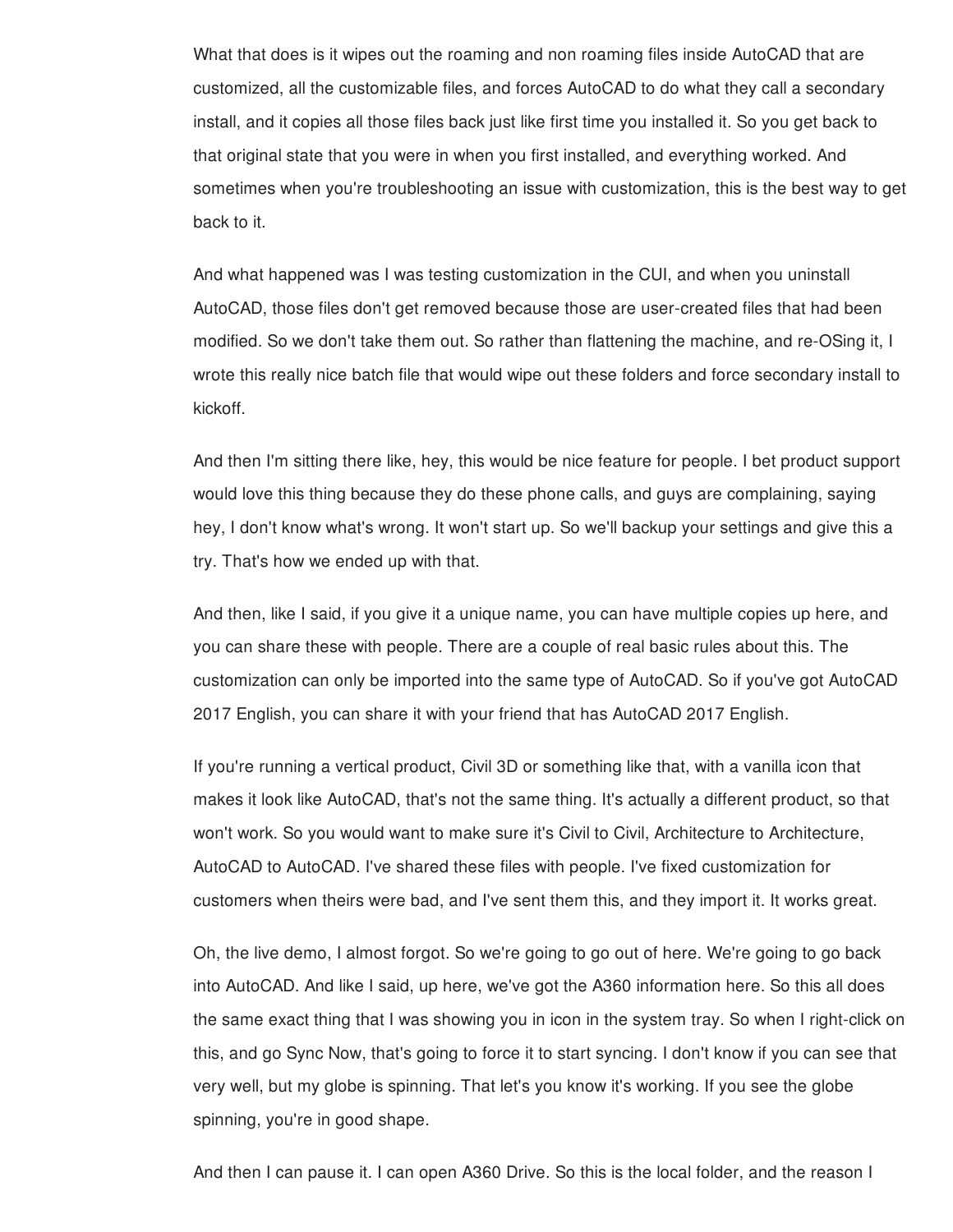wanted to do this is there's an undocumented way you can use this. But it initially was not part of the intent of the design, but it actually works really well. So maybe you have purchased a suite of Autodesk products. Maybe you're a Revit user and you want to sync your Revit files. You could put your Revit files in a folder in here, and they will sync.

So anything you put in these folders will sync, almost like a Dropbox thing. So it's kind of a nice way to-- so you've got PDFs, documents, [INAUDIBLE], anything you want to put in there, and they will copy them up. There is one file-- I think it's dot L-O-G, I forget. There's one extension they wrote an exemption for because for some reason it was causing problems, and we figured no would ever do it.

And I think I talked to that one customer that did it about four years ago because he got that one error that says, this file format is not supported. And I didn't remember it because it was one of-- you're busy, you're working on a project, and I wrote a bug, and they said oh, we can't fix that. I went, OK. So that's the advantage of that.

Let's bring that back up and launch A360 Web. So all these, they're just like shortcuts. So they're just allowing you to do the same thing that you could do by typing 360.Autodesk.com. It's bringing it in. Oh, and that's the other thing I didn't say. So let's talk a little bit about browsers for a second. This is my service book. It's a Microsoft product. It's a really fast little machine, and I left it to the default browser of Internet Explorer Edge.

So we support IE 11 with all the service packs, because Microsoft actually had to make a fix for us because they had some bugs that wouldn't allow you to see some of the drawings, because we use Web GL for the viewing, and they wouldn't let certain dialogs and stuff show up. So if you're on a machine, and if you're working for a corporate company, and IT says no, we're not putting that on there. You say look, it's the only way I can use it. And then better yet, Chrome.

Chrome is the best browser out there because you can drag and drop folders and files. I think I can do it in Edge, but I can't do it in 11. And then Firefox, it also will work in Safari. How many people are on a Mac in here? Nobody. Sync is actually on a Mac as well. And well, obviously Drive, you can use that on anything.

But like I said, Chrome is the best choice here, and I'm going to slip over to Chrome for a second. Open this up, and there I have Drive. So there's the same thing. You can see the folders. I can come in here. It's going to make me authenticate. I think our web connection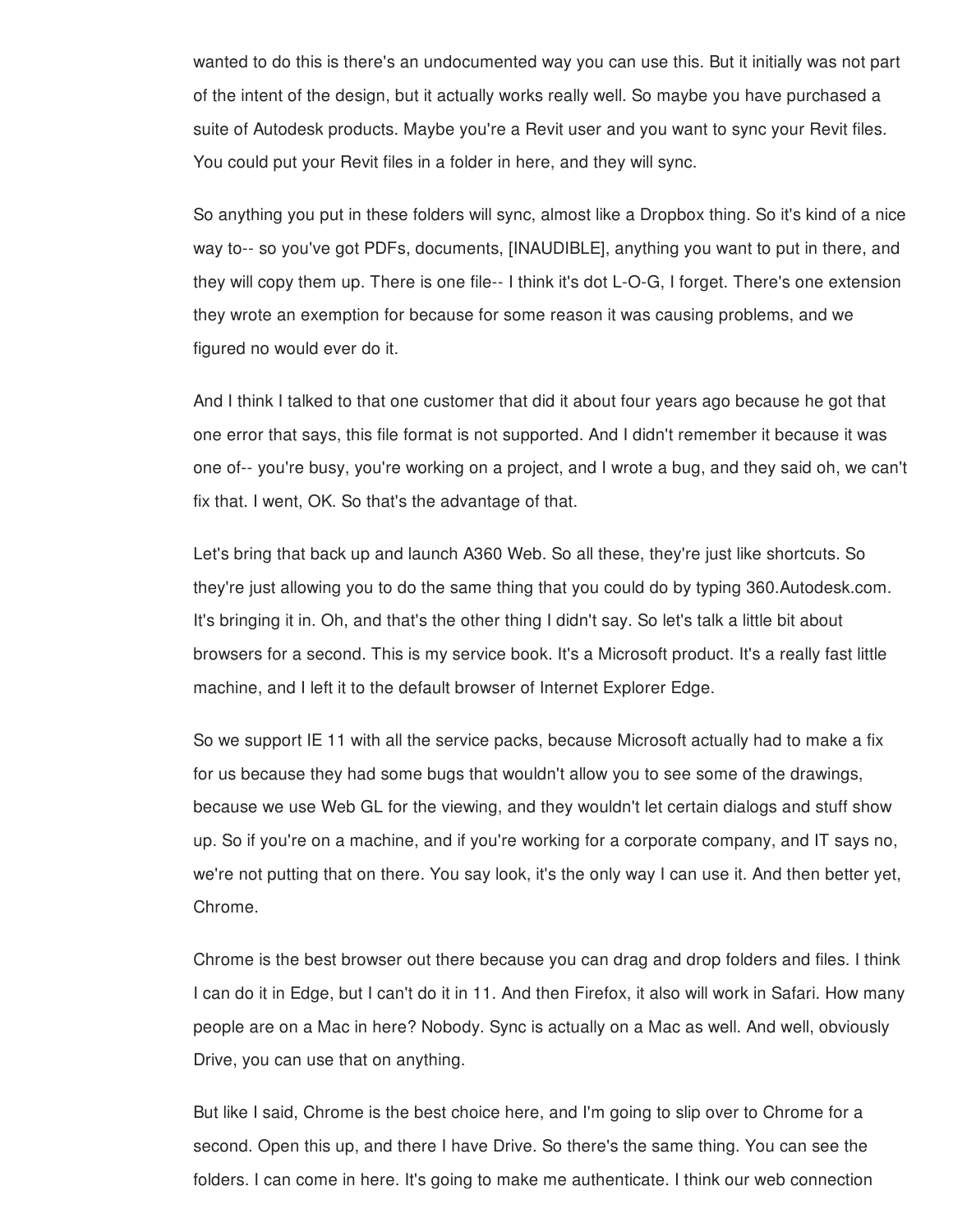went down. Maybe that's why I got that error message, and now it's coming back. Yeah, we have intermittent cloud access today.

And here's my Wilhelm folder. I'll just open that up. And part of why I want to show you this is because there are some differences between the free viewer and Drive. And down here you'll notice there's no library view. So that's the biggest thing right there. The other difference though is this stuff up here, it's up here as long as you want it up here. And if you make a mistake, and you delete something, there's a trash bin. You can go get it out of it.

OK, let's go back to the presentation. There we go. OK, now we're going to take a look at the new A360 Drive, and the difference there between that and the old Drive. We actually get a lot of questions about Drive, and the new UI, and a lot of confusion. So when you first sign in, you saw that we've changed the UI. When you go to the old Drive, it's a completely different UI with different information there.

So you can sign in, and if you don't have an account, or if you've got a friend that just wants an account, they can also create one for free, and the only difference is if you're on subscription with a subscription account that supports it, you get 25 gigs of storage. That's the only difference. They get 5 gigs of storage. If you're a recap user, I think you get 500 gigs because their files are huge.

And then up here in the top, before I start bringing the next file up, you can see we've got a lot of information here. There's a little drop down arrow right there. That thing's very important. That's what we call the Drive Switcher, and what that does, it allows you to go between if you have multiple accounts. So maybe you have a MyHub account. Maybe you were here four years ago, and you did the tech preview with this, and you created a MyHub account. Or if you you're the Fusion guy, you'll have a MyHub account. This allows you to go back and forth, and switch between A360 Drive, and then there's a Design Graph, which is kind of an open beta right now.

And one of the questions we get a lot is, where are my files? I can't find my files. And because we used to get a lot of complaints about why are they so different, so we made the UI very similar across our products. Well, it seemed really smart at the time. So guys are uploading stuff, and then they're going back, and they're going to Drive, or they're going to MyHub, or they're going to Team, and they can't remember what they uploaded. But all they know that it looks the same and their files aren't there.

folders. I can come in here. It's going to make me authenticate. I think our web connection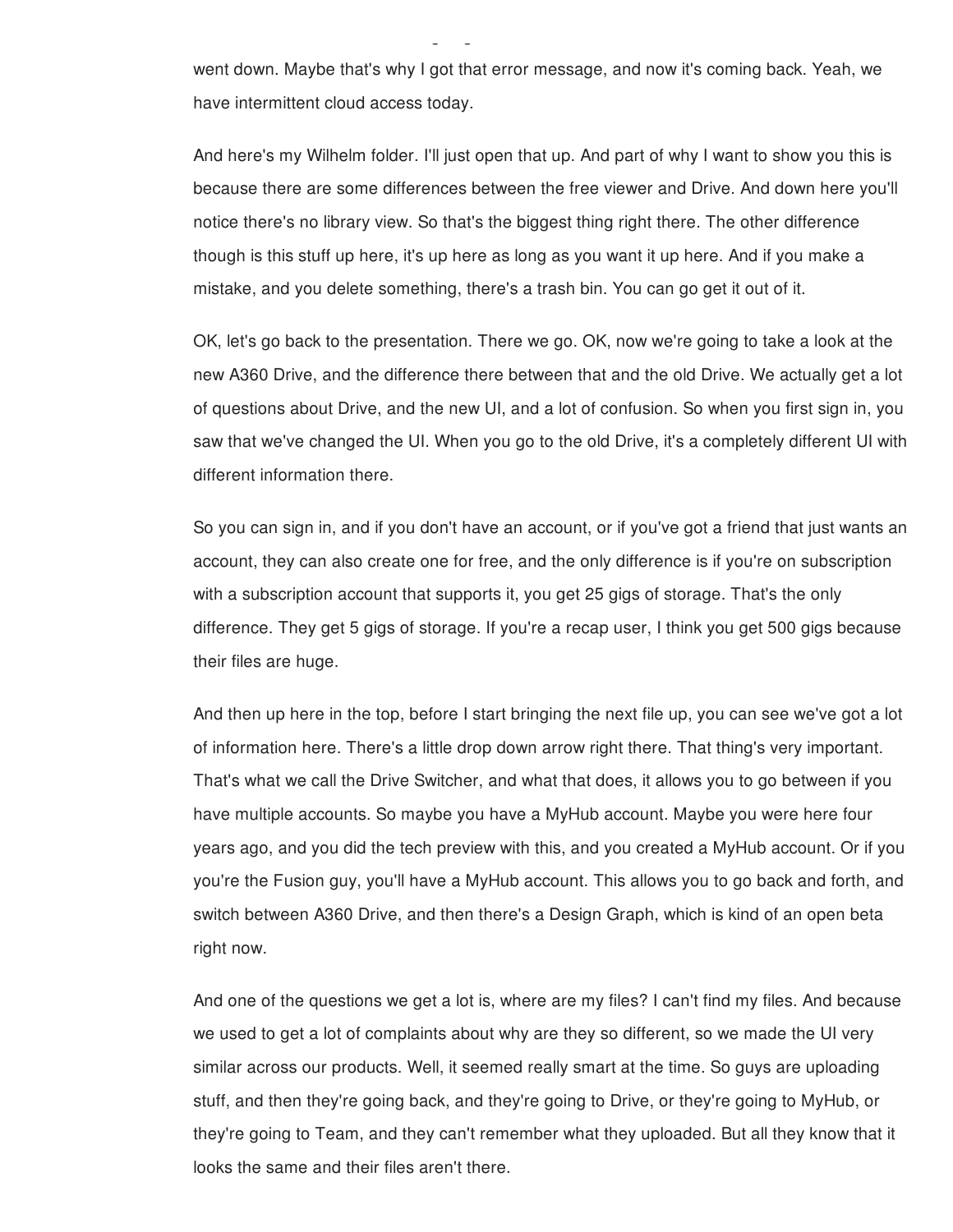So when you go and you switch, you'll find your files. My advice would be if you're not using sync, to move over to Team or to a MyHub account. It's got other things. We'll talk about that in the end, why that's a better choice. And then here's what I call the quick tour. I answer this question probably five or six times a week.

We really cleaned up the UI. We made it really nice, more modern. If you've looked at the old UI, it was very comprehensive. There's a lot of stuff you can do in the old A360 Drive, and so some functionality is not here, and we're working on putting some of that functionality back. It's in process.

For example, there's no search, which seemed kind of strange to me, but we're going to put it in. But we do have the quick filters up here. So you can see all the data. You can see owned by me, shared by me, shared with me, shared publicly, and of course, the all important one, trash, when you accidentally deleted something you really didn't mean to. And we never empty that folder, so if you put it in there, it's still in there.

And if you want it gone, you actually have to go in there just like with your computer. You can right-click on it. I don't know if you can right-click, but you can open it up and get rid of the trash. The only reason I see that question asked is because there's 25 gigs, and a lot of people go over 25 gigs pretty easy these days.

And then over here to the right, upload a new folder, and this is why I like Chrome a little better because when I create a folder, I can drag and drop those files right on that folder. And then down below you can see the space, what's available, what you've used. And then over here, you can see the folders. And this is where people get confused a lot because if you look at the one above, this right here, you don't see these icons. So people weren't finding how to share their files and how to download their files.

We get that question a lot. How do I share this file? Or share's not working. It's not that share isn't working, it's that they didn't realize you have to mouse-over that. If you're in the folder view, you've got to mouse-over the folder. Or if it's in list view like this, you've got to mouse over the line somewhere, and it shows these three icons. So you have shared, download, and then the actions, and then the actions are move, rename, and delete.

And then also sorting up here. One of the things that I tell people to do a lot until we get search in there, if you're looking for the most recent files, for some reason we don't put the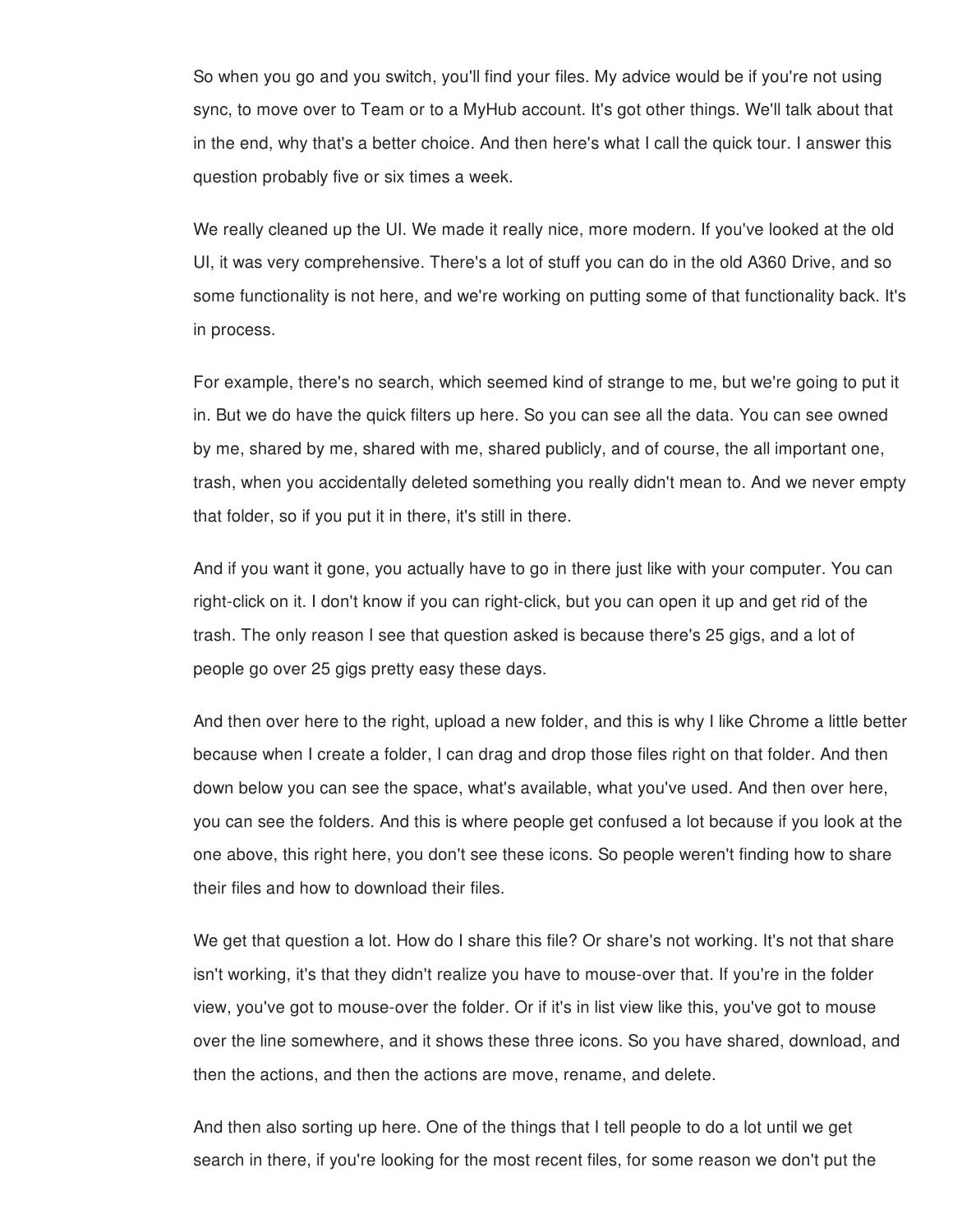most recent at the top. I don't understand that, but they're going to fix that. They're going to make it a little better. But you can click on this, and that'll put the most recent at the top, and you'll find when you're working on. Where it gets dicey is if you're working on something older that you need to find, then you're better off to go back to the old UI, and use a search and find that. But they promised me, we're going to get search soon.

And then what else do we have in here? Let's see. No, OK, that was it. Oh no, that's not true. Over here we have a list view and a thumbnail view. I like the list view when I'm looking through projects. I like the thumbnail view when I'm looking through files because you get the thumbnail icon, and you can identify the file faster, and that thumbnail comes from whatever product created the drawing.

We also have versions up there, which is actually pretty cool. So if you're working on a drawing, and you realized you screwed something up-- because you can't do this on AutoCAD, but you go, you know what, I really want to go back to that last version. You can go up to A360 and you can click on that version drop down. You can open up version one or version two, whatever it is, and that will open up the file for viewing. So you can see it and validate that that's what you're looking for, and then you can download it so you can get back to that state.

Back in the early days when I was learning AutoCAD, whenever I was working on the edge of something, or a new command I wasn't quite sure what it was going to do, I would do what they call undo mark. And so what you could do is then you could go work, and it's like working with a net. And when things went south, and they weren't working well, you go back to that mark and started over. This is kind of like that. It lets you go back to that, but this is also where it kind of gets in trouble.

So if you're using sync, and you're working on files, and you've shared them with someone else who's working on files, if you're working on a base drawing, and I'm working on a base drawing, you upload yours, I upload mine because there's no file locking, there's going to be your version and my version. Mine's not going to have your edits, and yours is not going to have my edits.

So one of the things I recommend-- and that's like this guy that I was helping that was the architect, because it was a small enough client, I recommended not using sync in this case. And because he was working-- the architect worked during the day, and he worked during the night, this worked out really well. He would upload the files, and he would let the draftsman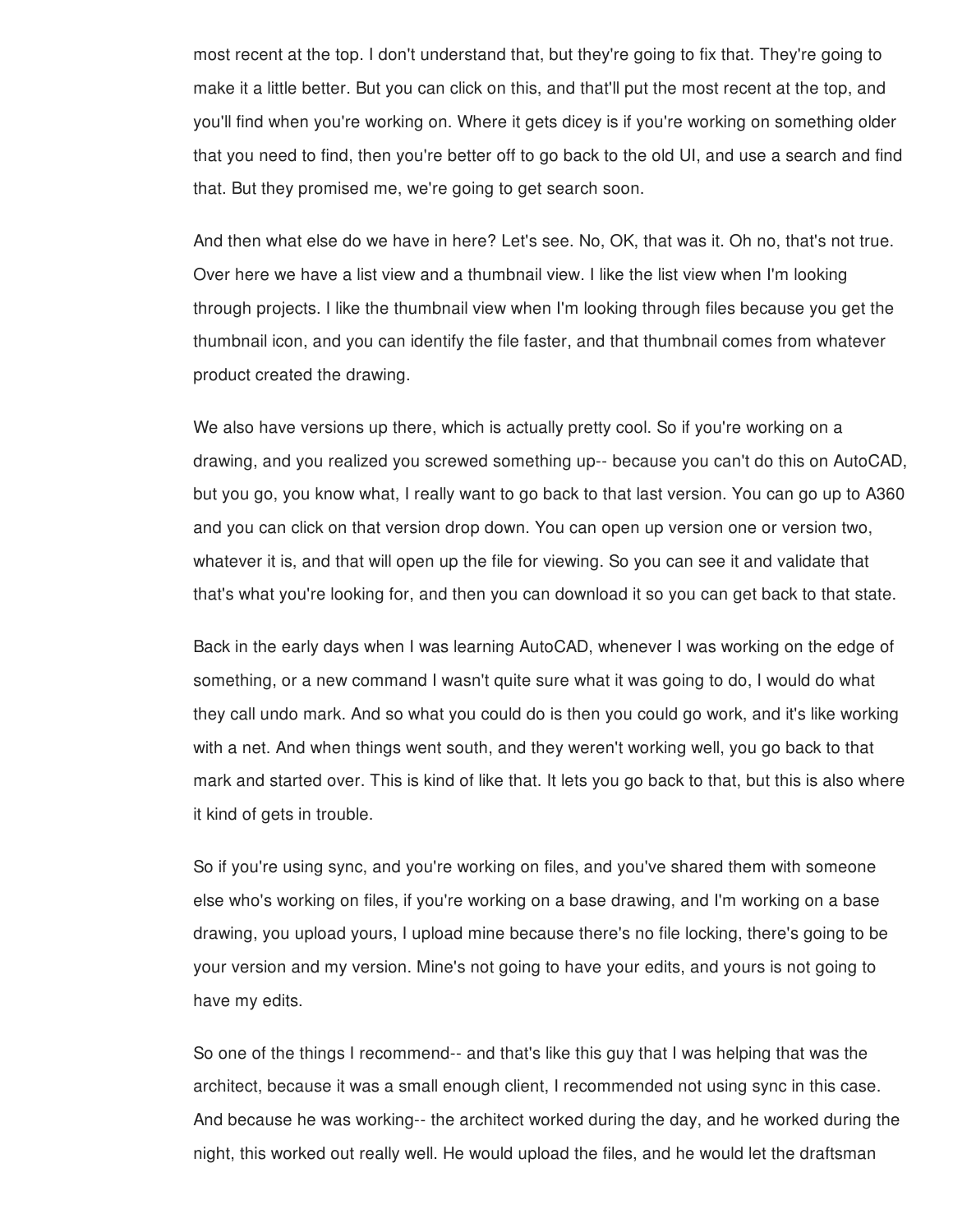know hey, I've uploaded all your files. They're all ready to go. Can you download it and make the modifications?

Because what was happening to them is they were having exactly what I said, the draftsman would have his drawing with his edits, but then the architect would have his drawing without the edits from the draftsman. So they were out of sync. Once he figured it out, it was no big deal. It's just because sync was never intended to work that way, and it's not Vault, it's not file locking.

Also have up here in the right corner-- so we have comments, and download, and then there's help. Comments are similar to what we saw when we were looking at the simple share earlier. And then over here we also have-- there's a 3D queue and a sheet list. So that allows you to- if you've got a drawing-- and a lot of drawings will have a 3D, 2D, and a lot of sheets, just like if you've created a bunch of layouts inside of AutoCAD. You can toggle through those to take a look at them.

And then same thing down here, we talked about this a little earlier. So you've got the pan, zoom, some camera interactions, you've got measure, and then the layer managers, so if you need to toggle layers, and then you've got the properties, the settings, and the full screen. One thing about the properties that's interesting. So AutoCAD has certain properties, [INAUDIBLE] files have certain properties, Revit files have certain properties, Navisworks files have certain properties. They're not the same.

So what people get confused about is why do I see this property in AutoCAD, but I don't see it in my Navisworks file? We're working on trying to get that stuff all aligned. A lot of these file formats are created by teams that work in different areas, and they never work together anyway. These files are never meant to be shared, but now we've got this cloud storage, and a lot of people are sharing multiple file formats. And we see that question a lot too. Why is it different? Well, that's why it's different. You'd think it would be an easy fix, but it's really not. I think we've given these guys a big headache, Brett.

So this one's kind of fun. I like this. So you click on Comments. So one of the questions we were getting asked a lot is, where are activities? I want to see activity of the file. I've given you guys-- I've uploaded a file, and I'm waiting for you guys to upload a new one, but in the new UI, I don't know where that is. On the old UI it used to be over here on the right, and there's this long list, and I can see Tom's uploaded a new file, Brett's uploaded a new file. OK, so I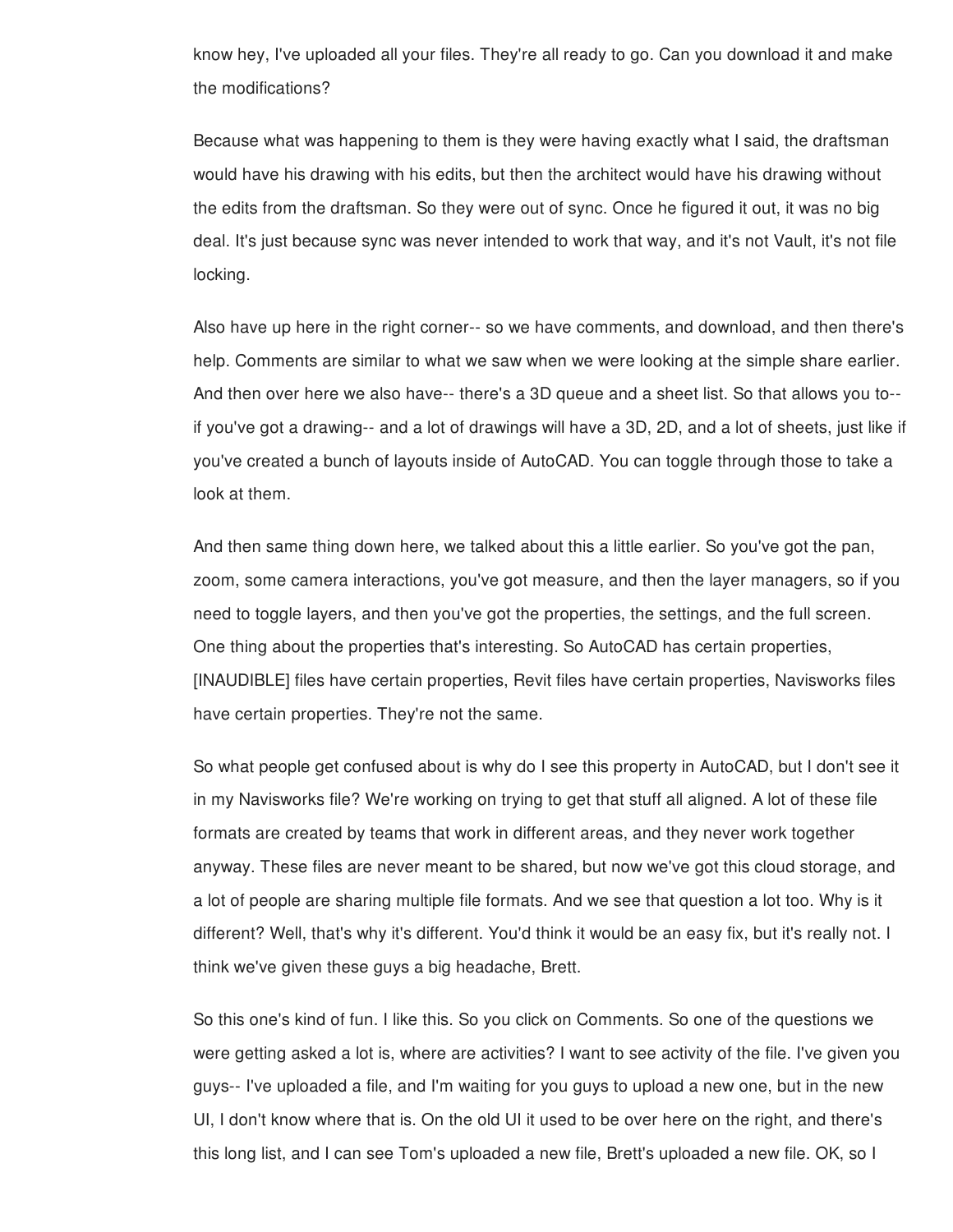know. Well, I've been telling people we're going to put this in soon, and then the other day I'm writing my AU paper, and I click on Comments, and I'm making a comment. I'm making an example and I go, sweet, they put activity in.

No, it's been there all along. I just never saw it because we buried it. We shared it with the designer, and he goes, why is that buried? So we're going to do some UI clean up in here, even though we simplified it. We're going to try to make activity it's own, like comment is so you can look at. We're also going to try to add folder level activity.

The other thing that we're working on is these icons are really hard to read these colors. It's hard to see what they are, so they're going to brighten those up and make the text a little brighter. That's some of the cleanup work we're doing. I think we got a little too simple when we simplified it.

So sharing, part of the beauty of putting files up in the cloud, unlike the simple share, you might be working on projects where a little bit more control. You might have some people you only want to view the file. You might have some people that need view and download, and people that are using sync, they need full access because they need to be able to delete, upload, download the whole thing, otherwise sync won't work. And so you have that ability in the shared dialog box.

So with that share icon that you saw earlier, you click on that and it brings up this dialog box. You can put in your email address here. If you've got multiple people you need to add, you can use a comma to separate them. But whatever you're adding, you're going to have to do the permissions separately. And then down below you can see the manage. You can see I have alter egos, and so one I allowed a view, one is the owner.

If I need to change that I can go back into that share icon, like you saw in the folder view or the file view, depending on how you're sharing it, and I can change the permission, or I can remove them. So maybe you've got somebody that's been working on the project, and they've moved onto something else, so they've left the company. You can use that to change them or remove them from the project.

There's also the public share. So similar to how simple share works, we'll allow you to create a public share, and the difference between the public share and what you saw on the simple share is there's an extra button down here. So you can say yes or no to download. So inside of Drive, if you've got a guy that just needs to look at a file, and you don't want him to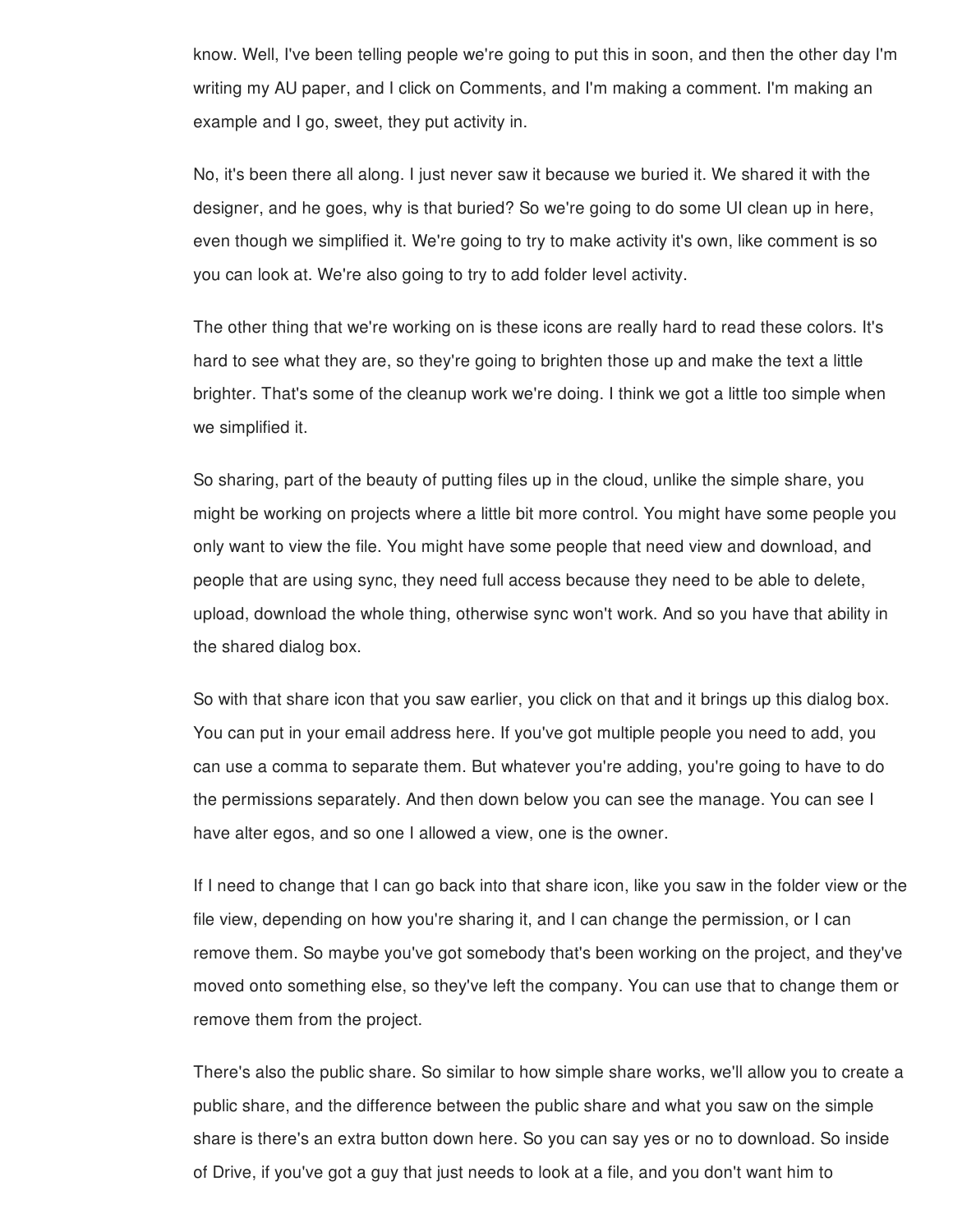download it, and you know he's never going to sign into A360, then go up here and click on Share, and then pick the public share, and make sure that's checked, and then copy that, or copy to the clipboard using that, and send him an email.

If you're done with the share, and you don't want people to access it anymore, go back into that folder-- and this only works [INAUDIBLE] folder. This only works on files. There's no public share for a folder, but it does work for a file. You just uncheck this, and that removes the share. And then later on it for some reason you need it back, you can add it again, but that link will change, and so you'll have to resend the email.

So that covers-- oh no, we've got to do the live demo. we're going to go back over here to Chrome. We're going to click Home. That's the other thing, if you get a little lost in the UI, and you want to get back, this globe right here will take you home, so you're back to the start. I'm going to click owned by me. These quick filters are just something that shows you quickly what you own and have uploaded.

You can see what's been shared with me. There's probably nothing up here. I can't remember-- no, there's a lot of here. Oh, shared by me, sorry. This is shared with me. And then shared publicly. So that's what you just saw a minute ago. Those are the publicly shared files. And then trash, I've left some stuff in here just so you could see it, and then you can empty this. And then one other thing I will point out while I'm in here is you can always post to the forums if you have questions about this stuff.

If you're having an issue, specifically, you're seeing in here, you can actually click on this megaphone. It's going to bring up a dialog box, and you can put some text in here. Click next. Put your email address in. Select your product. You don't have to do all this stuff, but it makes it easier. In this case, I'm going to pick Drive, and I just got a question, and I can send that message. That's going to send a message to this other application we use, and Brett or myself typically respond to almost all of them.

And what's nice about that is it will tell me when we get that email. It will tell me that you're using Drive, so that I can see-- we see this a lot, they'll be the guy who's like, I can't find my files. Where are my files? And so I get a tip, at least, of what he's using because I see the link to the site he's using.

And then let's go back to all data. Going to click on the AU. This is the customization folder I was showing you earlier, and so I put the zip file up there. So you can just download that, and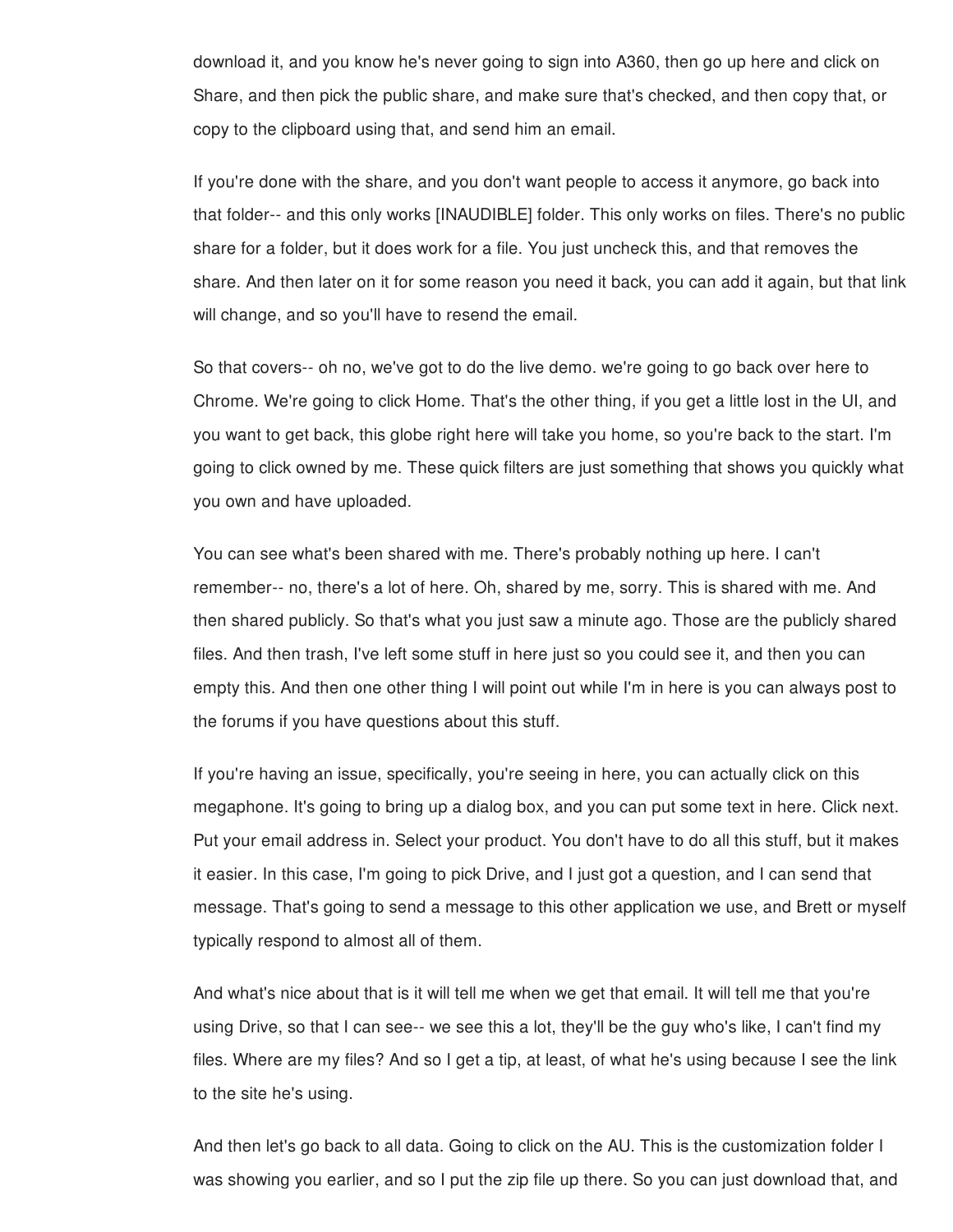then you can run it from inside of AutoCAD. Sorry, not instead AutoCAD. You have to shut AutoCAD down when you run that, and then that will bring your customization over. So if you've got a new machine, or you want to share your customization, you would download this at home, and then import these settings.

was showing you earlier, and so I put the zip file up the zip file up the zip file up the zip file up that, an

And then back to home. Also, there's kind of a trail. When you click on this, you go back in here. You can see the folders are showing up up here. So it gives you an idea of where you're going. So you can go back one folder if you need to, and then I'm going to click on Wilhelm. This is where the public share is. So I want to turn that off, I can do that. It says sharing turned off. So that's how I disable it. I can turn it back on. In this case, it's not going to change because I haven't done anything, and I can disable the download.

And I can also preview the link. Watch, we'll get another error here, right? No, it's going to work. It's because I expected it not to work. So you can take a quick look at it before you send that link out to make sure it's working.

## [APPLAUSE]

And that is the basics and there. So let's go back to the PowerPoint. Open that back up. There we go. OK, and then so now-- I'm actually a little ahead of where I thought it was going to be now. You practice this stuff, and it's either a little fast, or a little slow. Sometimes I get excited and talk too fast too, that never helps. So we looked at the shared design view in AutoCAD. That's a simple sharing.

So like we were saying, when we were talking about it, if you've got somebody, you just want them to get a file, get a look at it, and see how it works, you can use that. If you've got the desktop sync, and you're syncing files have them up there in the cloud and always available, and you don't want to do anything with it. You're just putting it up there almost like a backup, because I do see people say that all the time. It's not really a backup, but it just kind of makes you feel better they're there. And if you were a client's office or something, and you wanted to show someone, you could do that. So that's when you would use sync.

Small projects, when you need those files there, and you're headed out the road, and you don't want to worry about whether Autodesk is taking hours to put your files up there, or they're going to put them up there in 10 minutes, drag it and drop it up there because you can see it. You know it's up there right now.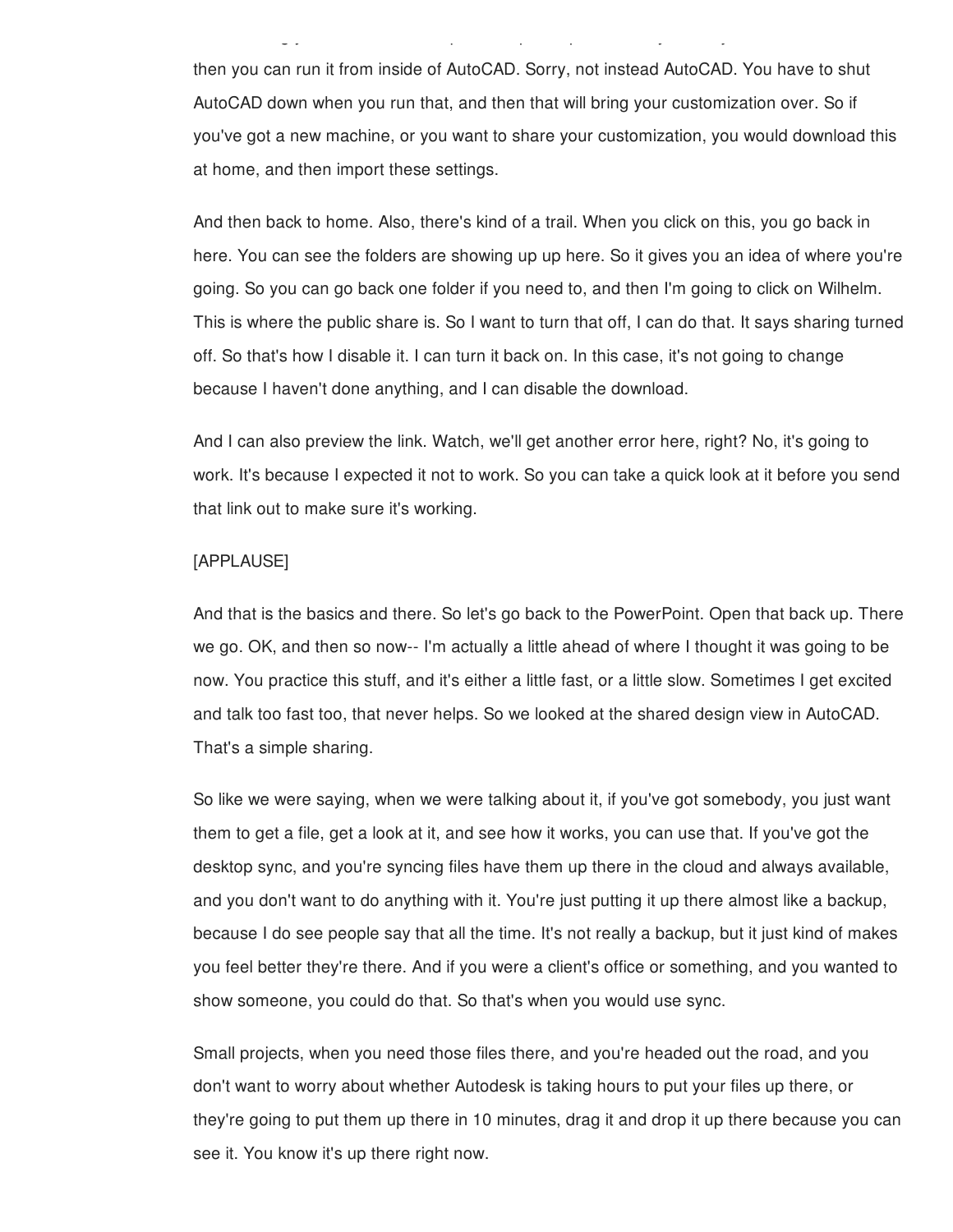I said I would talk a little bit about the A360 family. So the first venture into the cloud was A360 Drive, and that's why we revamped the UI because it was very 90s looking, 2000s looking, so it was old. Actually, I kind of liked it, but a lot of people were complaining about how it looked until we made the new one, and they couldn't find stuff, then they liked the old one. It's kind of a trick, right?

I was a graphic artist, and I would do portrait drawings and stuff, and I had this art teacher tell me one time, you're making money on your drawings. Find one little thing and purposely make it wrong so that the client will focus on that, and then when you fix it, they're happy. Maybe we should do that with software. Make one little thing wrong and then fix it.

And then A360 Personal Hub. So four years ago, 3 and 1/2 years ago, we came out with the tech preview, which was where we were going with the cloud based sharing solution and collaboration stuff, and what that was, it was a personal project. In this case, I'm actually talking about the single project. So it's one project and five gigs of space. You can have more than one project, you have to archive that project, and then create a new one. And that, you can go sign up for free. So it's like the Drive thing I showed you earlier. It's very similar, and the link is in the paper if you download the paper.

And then A360 Free, which is what we were looking at for the simple share, and that's something that's nice if you just want to try it out and see how things are working. If you've got people that don't really want to deal with an account and all that stuff, this is a great place to send them. And then we have Team. So Drive and MyHub are personal. That's meant to be for an individual user. You can share with people, just like you can with anything else, but it's really meant to be peer to peer.

Team is a place where everything can go, and team is project based, while MyHub and Drive is file and folder based. So in Team, what you're going to do is you're going to create a project, and you're going to invite the people that need to be in that project. Then you're going to create your folder structure under that, and upload your files. You're going to have activity, you're going to have comments, there's a lot of information there. It's actually worth taking a look at, either A360 Free-- not the simple share one, but the actual five gig one because it's pretty much the same thing, but it lets you take a look at it. Or sign up for the 30 day trial, and kick it around, and see how it works for you.

But what we did recently is we changed it. It used to be A360 Team, now it's BIM 360 Team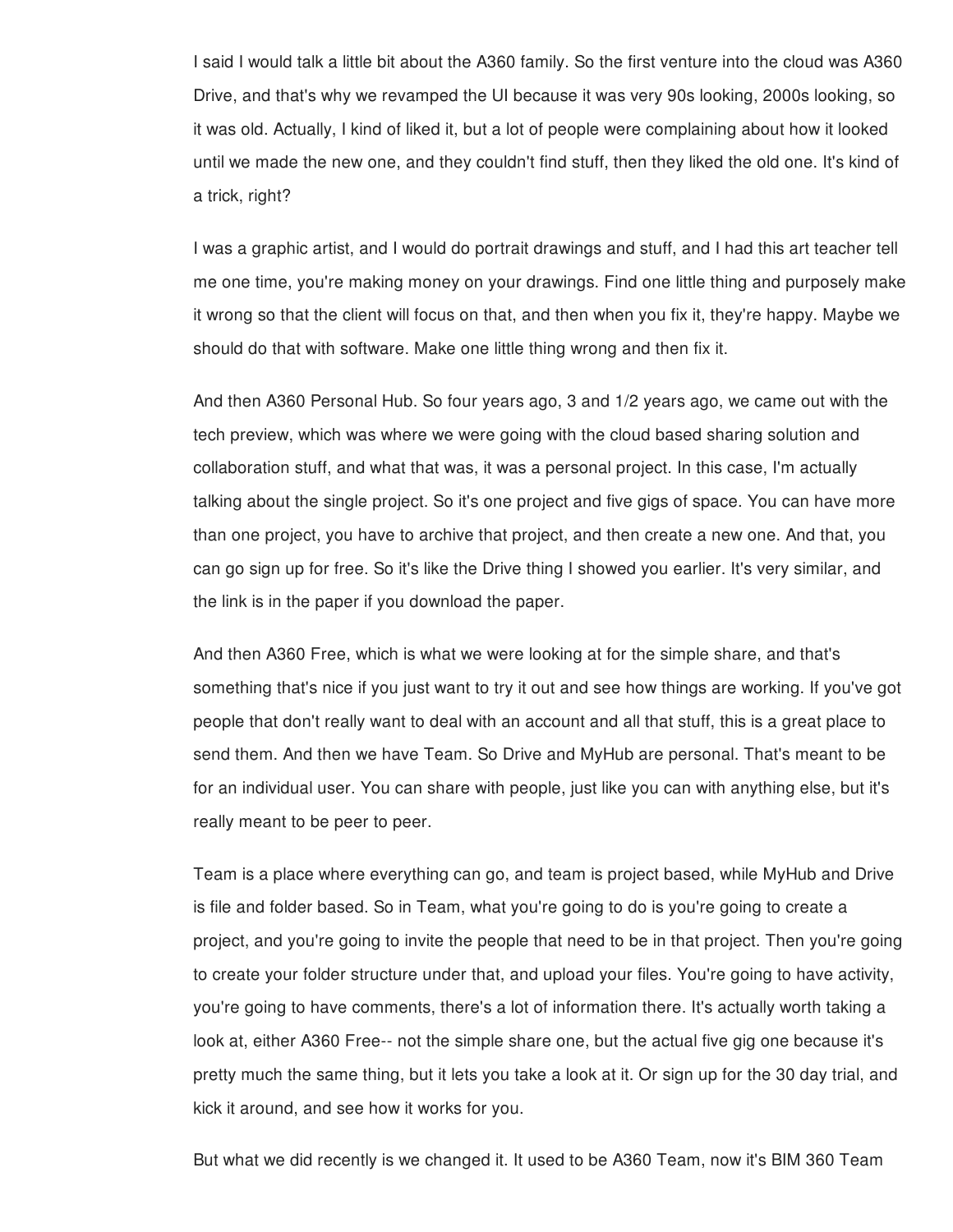and Fusion Team. And part of why we did that is we've got manufacturing in AEC. How many of you guys are in AEC in here? How many of you guys are in manufacturing? How many of you guys are in the middle somewhere?

So the thought here is the guys in the middle would lean to the AEC side, and then the manufacturing guys would go there. Right now, BIM 360 Team and Fusion Team are exactly the same, but they look different because they're branded different. And then A360 still is alive too, so we're in a transition period.

So this has BIM 360 Team, and the other thing too that's nice about the-- how many people have seen Team before? Oh. The other difference is that you can put custom images in here to make it easier to find your projects, and you can pin the project so that they stay up here, and they open up. It also has quick filters at the top. You get an activity feed right here. You can see all the stuff that's going on, and the files that translate.

We're working on permissions. That's one of the things that kind of holds people back, there's no permissions. So I can't say-- we did just add view to it recently. So there's a view only model, but we can't say you're in project Autodesk University 2006, but only the Autodesk University people see that. I can't segregate people like that now. And the way around that is you create a folder, and you only invite people in the folder that need to be in there. But we will eventually get permissions in there.

And then let's show you Fusion, which again-- oh, I had a Fusion file open. So just like Drive, I'm going to click on Home. And again, you've got your projects, and you see the basic information, you see activities. So it's the same exact thing except for you've got the Fusion F and the B for BIM. It's the same thing, but the advantage there is when you share something in Drive, if I invite one of you guys to my Drive folder, you're looking at my files when you're signed into your Drive account. It adds the folder. It's not like Team. When you go and you look-- if I share a project with you, and you go look at that project, you're in that location. You're looking at that file.

How many Revit users in here? A couple. So there's Revit collaboration, also which will be tied more to the BIM side so that they can put the central file up there, and you can sync to it. So you've got the combination of the guys actually doing the editing. So you've got that side of it, and then you can also have uploading the Revit files, or the AutoCAD files, or whatever they are, and you can share those with the collaboration side, just for people that don't need to do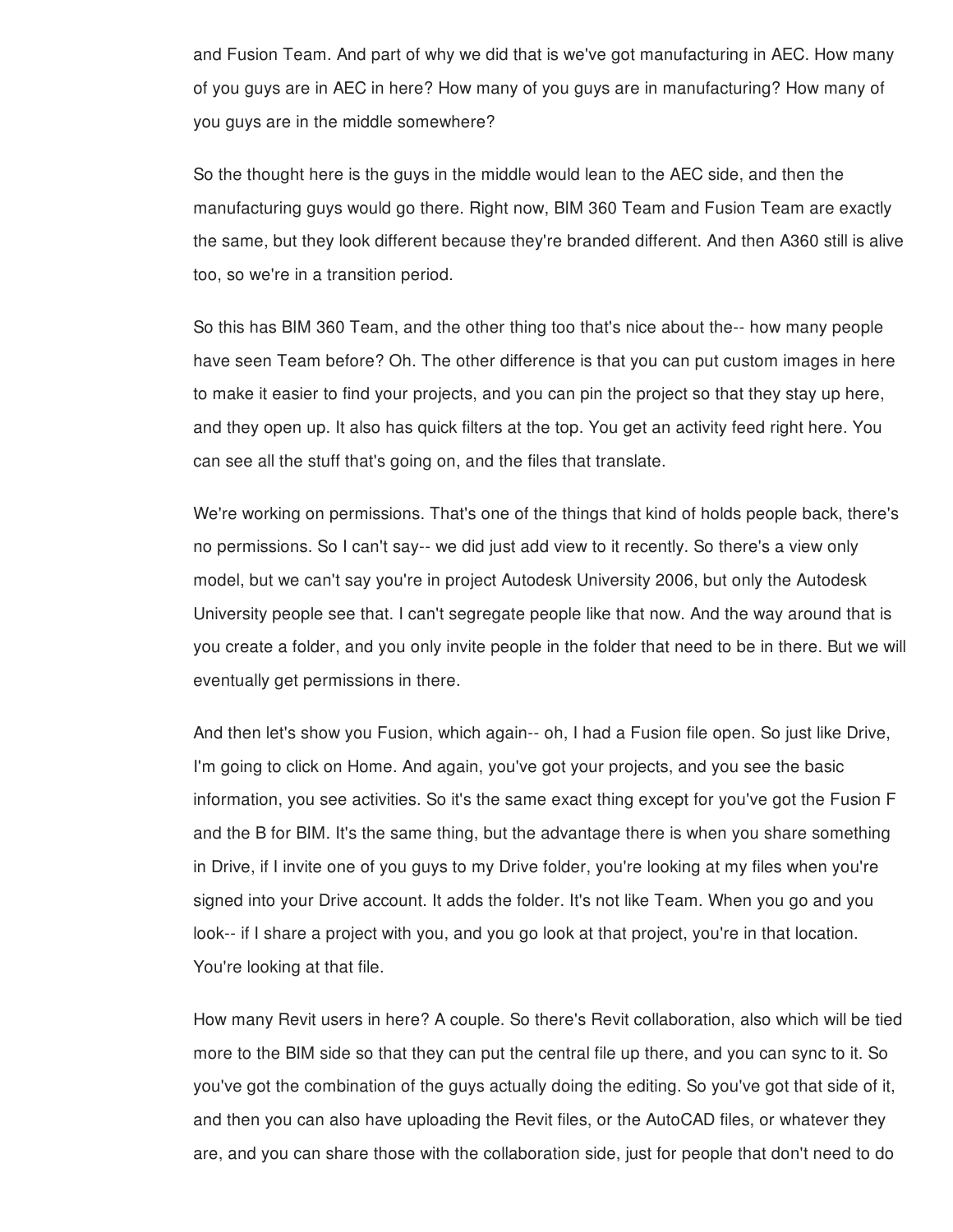anything to the file, but view it.

So that's the family of products, A360 Team looks just like this, but it doesn't have the same branding. Let's go here. There we go, back to here. It's almost perfect, and now we're ready for questions. So any questions?

**AUDIENCE:** I'm a Civil 3D user. We don't have Vault, but I'm just wondering if this can maintain the linkages of data shortcuts. I'm in the A360.

### **BUD SCHROEDER:** Like I said, there's no file locking or anything like that. If you've got files-- are you talking about linked files?

- **AUDIENCE:** Yeah.
- **BUD SCHROEDER:** Yeah, so you can upload linked files. They call that assembly, right? I always want to say composite because that's what we used to call it. So what it is is just like in AutoCAD when you create a reference file-- so you've got the main drawing, the parent drawing, and then you've got the reference files. It might be your title block and some other stuff, because you can modify those at another time. Those files all have to resolve to a single folder when you upload them, so it knows that they're reference files. That's the part that makes it hard.
- **AUDIENCE:** Do they have to have the same structure in--
- **BUD SCHROEDER:** So for example, if it's an AutoCAD based product, you would use e-transmit. So if you send your files to someone else-- I don't know if you guys know about that, but with e-transmit, you can tell all the reference files to resolve to that folder any transmit, so that when you send me your files, I can open them up and AutoCAD is going to find all those reference files. It's the same thing with Revit. It's the same thing with Inventor. It's the same thing with Navisworks, all those files, it's the same thing.
- **AUDIENCE:** Thank you.
- **BUD** Sure. Any other questions? In the back.

**SCHROEDER:**

**AUDIENCE:** Yeah, I'm just wondering if there's a lot of [? cloud innate ?] knowledge built into it [INAUDIBLE] formats that it supports? Can you use the sharing tools to share, or upload, or store arbitrary files?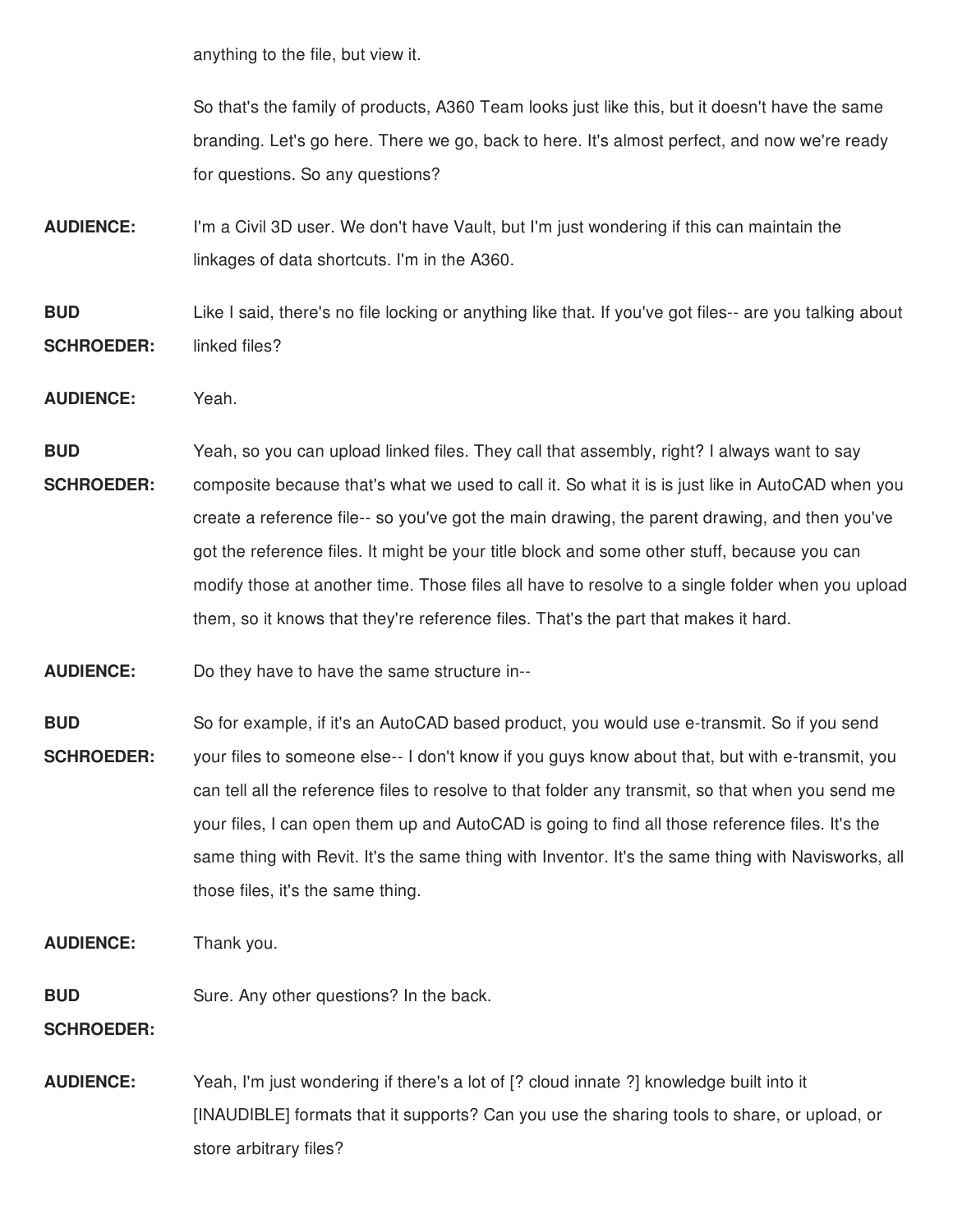| <b>BUD</b><br><b>SCHROEDER:</b> | Give me an example.                                                                                                                                                                                                                                                                                                                                                                                                                                                                                                                                                                                                                                                  |
|---------------------------------|----------------------------------------------------------------------------------------------------------------------------------------------------------------------------------------------------------------------------------------------------------------------------------------------------------------------------------------------------------------------------------------------------------------------------------------------------------------------------------------------------------------------------------------------------------------------------------------------------------------------------------------------------------------------|
| <b>AUDIENCE:</b>                | Will reference material, just like PDF files or--                                                                                                                                                                                                                                                                                                                                                                                                                                                                                                                                                                                                                    |
| <b>BUD</b><br><b>SCHROEDER:</b> | Oh yeah, anything. We used to do these Hangouts all the time on the Team side, and I would<br>say I can make a project for sharing recipes, if you want. A project could be anything. It<br>doesn't matter. It doesn't care, and we can actually open doc files as well. On the team side, if<br>you go in and look-- including the CAD formats, it's over 100 file formats that are supported.                                                                                                                                                                                                                                                                      |
| <b>AUDIENCE:</b>                | So if it doesn't recognize a file, will it just treat it as a block of blind data? Or will it just--                                                                                                                                                                                                                                                                                                                                                                                                                                                                                                                                                                 |
| <b>BUD</b><br><b>SCHROEDER:</b> | It just won't have an icon, and so you won't be able to view it. But you can download it, you can<br>upload it, you can use it for storage.                                                                                                                                                                                                                                                                                                                                                                                                                                                                                                                          |
| <b>AUDIENCE:</b>                | Oh sorry, one other thing. Does it do versioning in any way? Or checkpointing? Is there any<br>sort of--                                                                                                                                                                                                                                                                                                                                                                                                                                                                                                                                                             |
| <b>BUD</b><br><b>SCHROEDER:</b> | It's very basic versioning. It's what I call, last one in wins. The last one in is the newest version.                                                                                                                                                                                                                                                                                                                                                                                                                                                                                                                                                               |
| <b>AUDIENCE:</b>                | Is there anyway to go back?                                                                                                                                                                                                                                                                                                                                                                                                                                                                                                                                                                                                                                          |
| <b>BUD</b><br><b>SCHROEDER:</b> | Yeah, you can go pick-- that's what I was showing earlier with Drive. It's the same thing in<br>Team. You go and you click on that version down button, pick the previous version, and that<br>brings it up in the view. You can look at it, validate that's what you want, and then download it,<br>and then you can start there. Because you can't do that in AutoCAD, so that's kind of nice.<br>Now with Revit Drawings, we did add a file compare recently where you can actually compare<br>the versions and see the differences. So we're trying to do that for all the file formats. We<br>started with Revit because that group seems to use that the most. |
| <b>AUDIENCE:</b>                | Only Revit can?                                                                                                                                                                                                                                                                                                                                                                                                                                                                                                                                                                                                                                                      |

**BUD SCHROEDER:** At this time. We will eventually have it for everything. There's already a tool like that for AutoCAD, but it works inside of AutoCAD. So it's not cloud based, is the problem. We've got one over here with the--

**AUDIENCE:** Just back to the naming. I want to make sure I get it right. So when you're talking about Team, are you supposed to say A360 Team, or are you supposed to say BIM 360 Team, and Fusion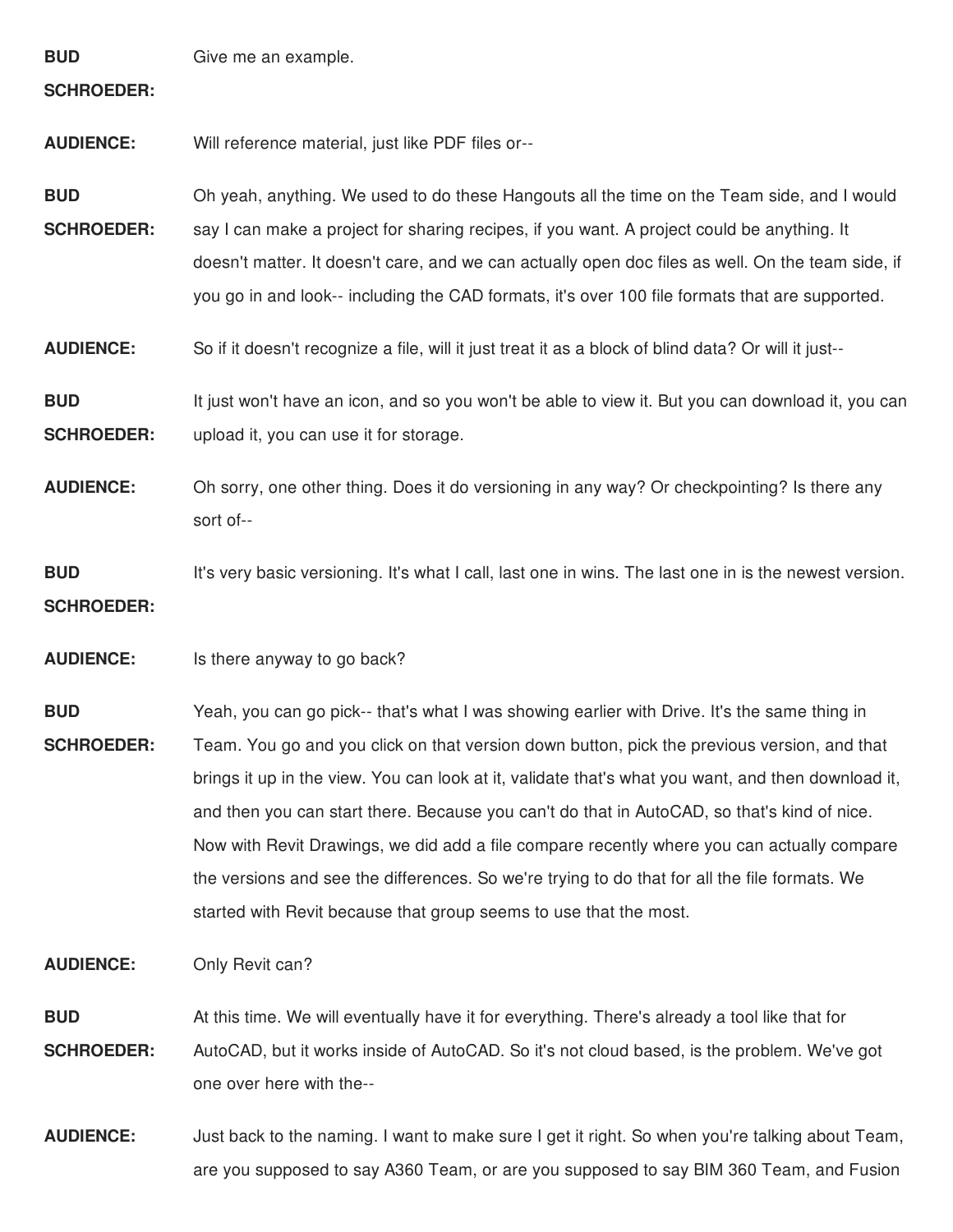360 Team? You had those four things there. Are all those names, today, valid names as Well

**BUD SCHROEDER:** So the valid names right now, as you and I are talking, and this could change tomorrow. Trust me, I've seen it happen. So A360 Drive, that's the old version. A360, which there's a couple of flavors of that. So that can be free or the MyHub, and then you have Fusion Team. Fusion 360 is the editor for Drawing. Fusion Team is the viewer that we had up here, and then BIM 360 Team is the collaboration viewer that we had up here. Those are the valid names today. I know, I know. It's one of those things where people get very frustrated, but once you've got it, it's a piece of cake.

**AUDIENCE:** But A360 Team, Fusion Team, and BIM 360 Team, they're all the same product, right now?

**BUD** Yeah.

**SCHROEDER:**

**AUDIENCE:** They've just got different skins on them.

**BUD** It's called branding.

**SCHROEDER:**

**AUDIENCE:** Yeah, it's been rebranded.

**BUD** There was a question over here.

**SCHROEDER:**

**AUDIENCE:** Is there an upload or download limit to the Drive?

**BUD SCHROEDER:** Oh, for Drive? OK, I'm going to tell you what development tells me, and then I'll tell you what I've seen. Three gigs, and that's partly by the operating system. I have found, sometimes, depending on the type of files I'm uploading, if I'm uploading images-- I'm an amateur photographer. I put a lot of photos up there. I can put 300 photos up there, and it'll work fine, and sometimes I can put 1,000 up there and it works fine.

> And then sometimes it gets really upset. I won't use the other word I was going to say. And it won't let them upload, and what you'll see happen is they'll start to upload, and they'll go down. And what we've seen is there can be an issue with your cookies and your cache. So if you clear your cookies and your cache, the uploads will work. But technically three gigs is the size. But I have found that 300 to 500 meg chunks works much better. Does that answer your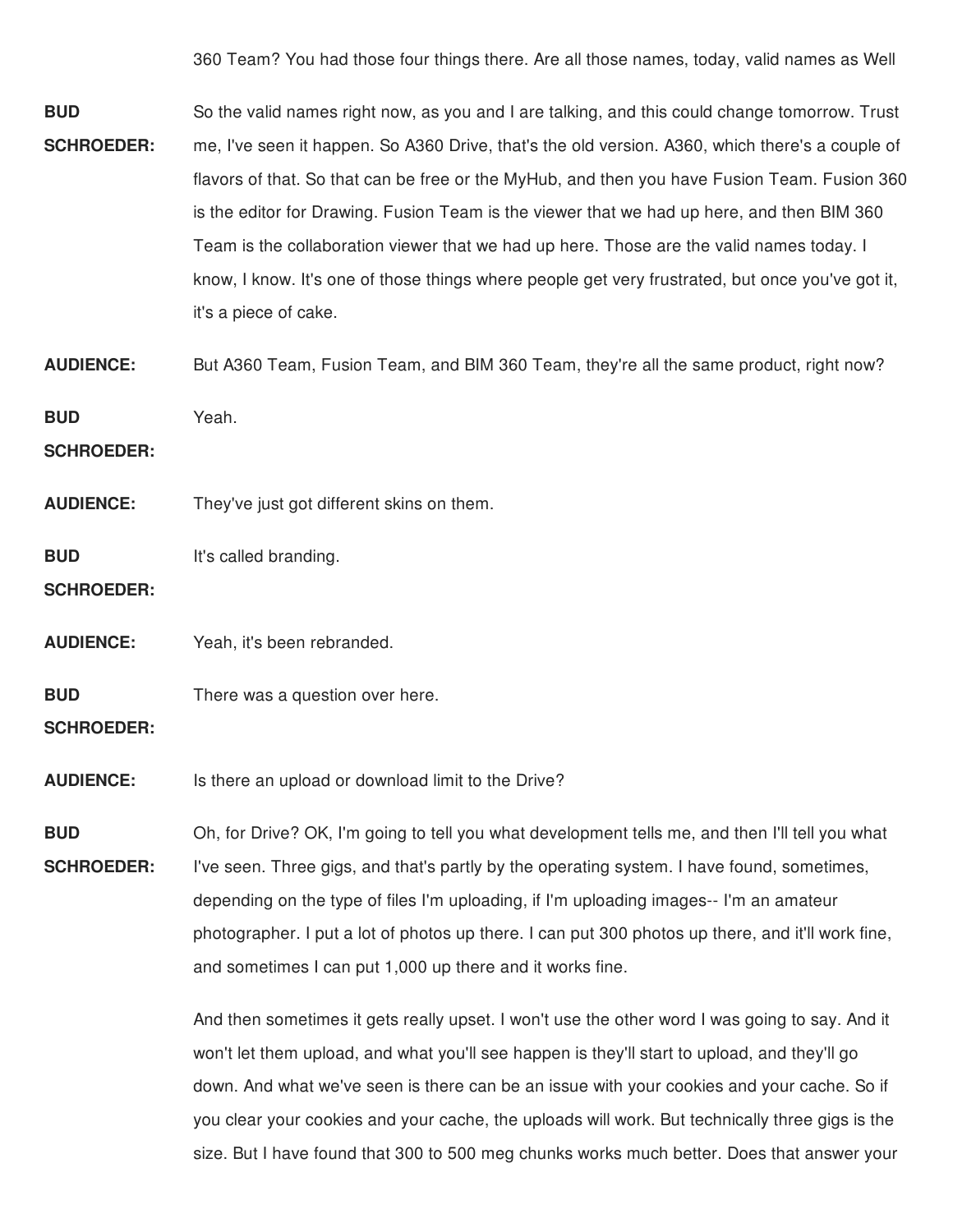question?

- **AUDIENCE:** Yeah, [INAUDIBLE] multi-office collaboration, and you throw a project out there, and it's ten gigs. Do you [INAUDIBLE]
- **BUD SCHROEDER:** No, you can put it all in one folder. Well, you said Drive. So Drive is our older technology. So we put a new face on an old technology. It's more brittle, so it's going to have more problems, and it's going to trip over things when you start putting-- so that you might need to break up. Team on the other hand, I've thrown two gigs up there at a time. I don't know anyone that's been able to put-- like recap and things like that, I think those guys are getting away with it, but I don't really know. If you email me, Bud.Schroeder.com and remind me, I'll try to find out for you. Any other questions?
- **AUDIENCE:** I have a bunch. Just about the model for commenting.

**BUD** Sure.

### **SCHROEDER:**

**AUDIENCE:** Is it a linear comment, comment, comment? Or you can have threads of comments and replies to comments?

**BUD** Well, in Drive it's linear. In Team, I think it's not really threading, but it'll--

**SCHROEDER:**

- **AUDIENCE:** [INAUDIBLE]
- **BUD SCHROEDER:** You can also delete a comment in Team. You can't do that in Drive. I don't recommend deleting the comments because it's a record. Right?
- **AUDIENCE:** Yeah, right.

#### **BUD** Any other questions?

**SCHROEDER:**

**AUDIENCE:** I just wanted to ask about the in-app help daily seemed kind of cool. You mentioned maybe that it was something else. Is that another Autodesk thing that you're making use of? Or is something you guys wrote?

**BUD** Oh, you're talking about the feedback link? So that's actually a tool, a third party tool. It's a